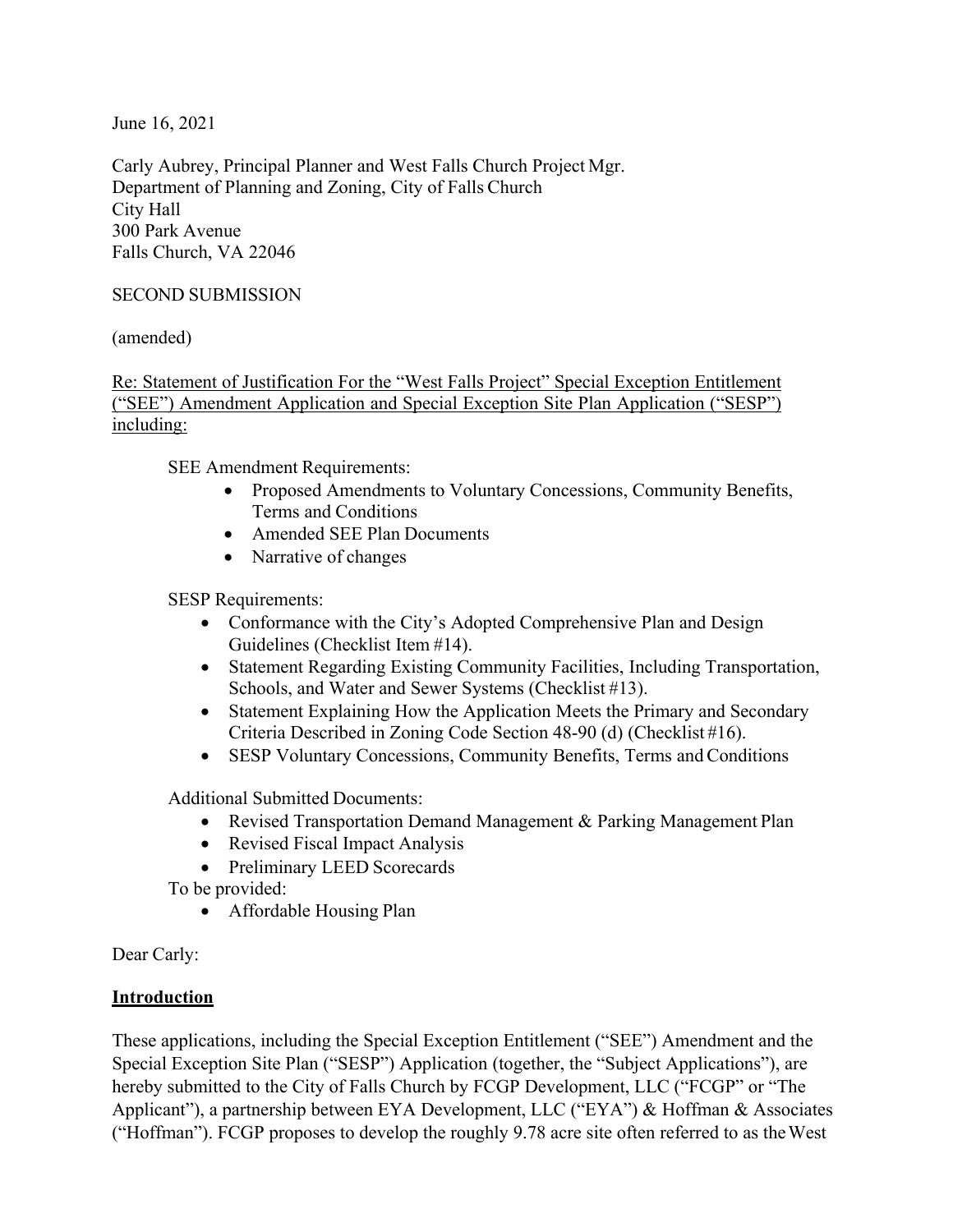Falls Church Economic Development Project, previously referred to as "The Little City Commons," and referred to in this Statement as the "West Falls Project" (or the"Site").

Since the SEE was approved in July of 2019, and even since we began to put the finishing touches on our first SESP submission during the Winter of 2020, the state of the world has changed dramatically. We are facing unprecedented events including a global pandemic, massive unemployment rates, and civil unrest which have created the greatest economic uncertainty this country has experienced in a century. This extraordinary disruption and uncertainty presents many challenges. The City of Falls Church selected FCGP as a partner because we are creative, hard-working, and honest. In these turbulent times we are committed to working transparently as good partners with the City to realize a financeable project that will deliver the uses, public benefits, tax revenues and, most of all, the sense of place the City desires.

We do not know where the economy and the investment market will be over the next year and will continue to monitor as we move forward with this SESP submission. Even before the force majeure event of Covid-19, our plan faced challenges that required adjustments to the Comprehensive Agreement ("CA") between the City and FCGP. Below is a list of these changes, along with those that are more directly attributed toCovid-19.

- Site design-related modifications:
	- o Phase I Parcel Boundary:
		- Even before the global events of early 2020, when the economy was at its peak, FCGP had redesigned the site in response to significant construction cost escalations that made the design proposed in the approved SEE infeasible. These changes, which allowed FCGP to replace a majority of the below-grade parking with above-grade structured parking and combine the two rental residential buildings, necessitate an adjustment to the western Phase I parcel boundary. Concurrently with the proposed modification to the CA, we are proposing an amendment to the SEE for the new design and parcel boundary, which remains in general conformance with (but not limited to) the uses, heights, massing and setbacks/stepbacks of the approved SEE.
- Modifications to the civic space requirements:
	- o Amending the amount of CA-required civic space and reconfiguring the location and type of spaces into:
		- Education/arts space in the Phase I Residential Condo building, for which we request City Council approve a tax-exemption to help sustain the future tenant.
		- Indoor conference/event space in the Phase I Residential Condo building potentially adjoining the education/arts space; and
		- Outdoor event space in the Commons.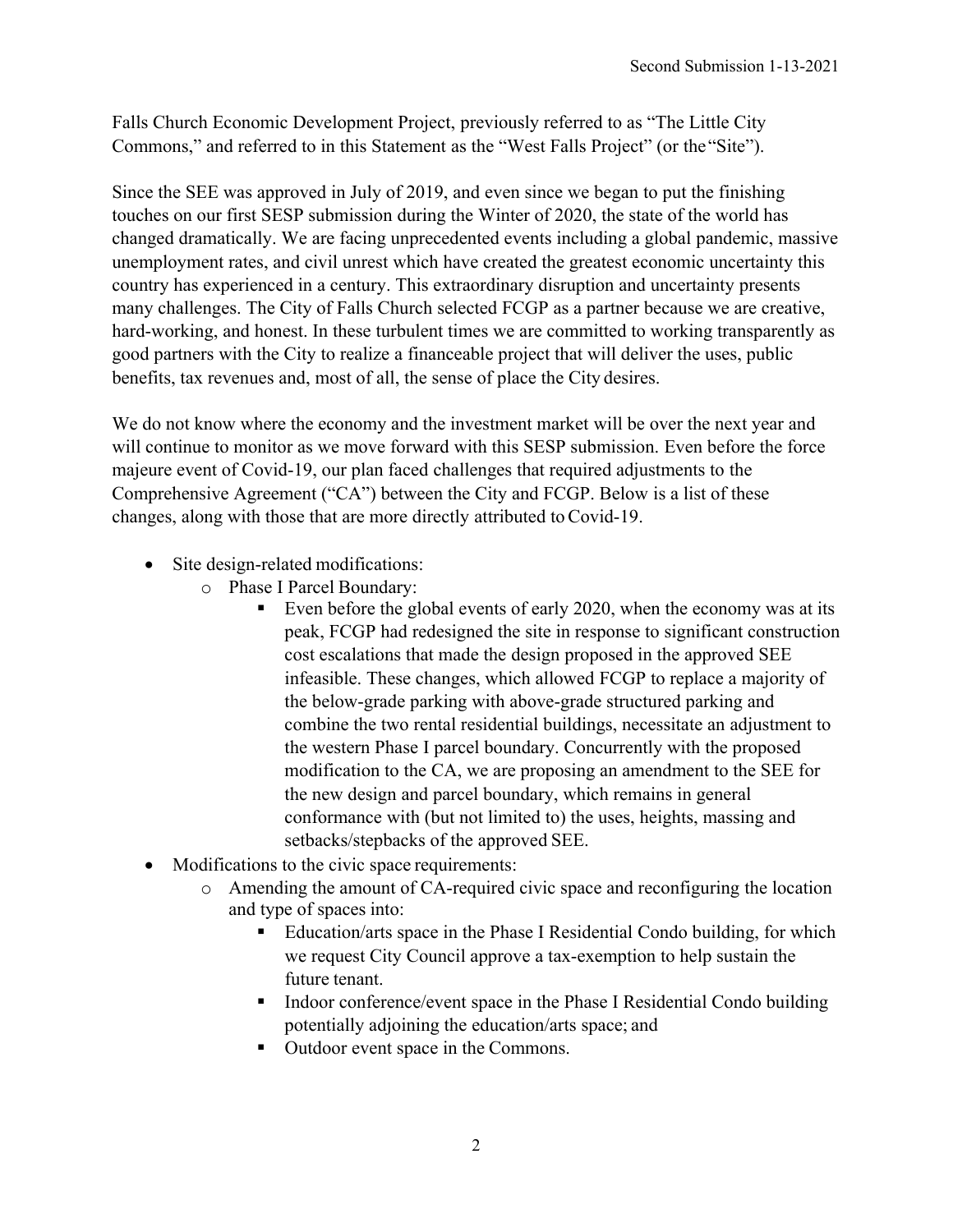- o Since the SEE approval, FCGP further explored the music venue concept and determined it will not be feasible for this location. Therefore, the above alternative is proposed.
- Modification to the timing of delivery of the additional 100,000 square feet of residential rental use:
	- o As part of the economic analysis of the project, FCGP determined that combining the previously separate "micro" and traditional residential rental buildings into one building is the only financially-viable solution. This building needs to be constructed first and in order to do so, all of the residential density for the block needs to be released at the same time. Therefore, we are requesting a revision to the timing of the release of permits for the 100,000 square feet of additional residential so that the building, which contains the grocer, can be delivered ontime.
- Modification of the timing of the senior housing building delivery:
	- o In order to accommodate the needs of our senior housing development partner, we have requested that the senior housing parcel be bifurcated from the remainder of the Phase I SESP. The senior housing SESP submission and building delivery will then trail the Phase I SESP by approximately 3-6 months.
- Additional 35,000 GSF of senior density:
	- o In order to accommodate the needs of our senior housing development partner, in light of changes caused by Covid, we have requested that the senior housing parcel density be increased by 35,000 GSF for a total of 260,000 GSF. The additional density will be used mainly for increased amenity space for each floor and will not increase the unit count beyond the 225 units noted in the approved SEE (current program estimate is 215 units)
- Addition of commercial uses, including daycare:
	- o Through a separate process, we are requesting the addition of several commercial uses that were not explicitly permitted under the SEE approvals to clarify the entitlements for the future. This request is to ensure flexibility to our retail partner that they will be able to create the vibrant retail environment the City expects at West Falls.

At the same time, we are requesting the addition of daycare use because we know there is significant need for conveniently-located daycare throughout the region, but in particular for Falls Church residents. Our latest site design has created additional retail space above and beyond the required 100,000 square feet per the approved SEE that would be ideal for a daycare. FCGP is confident that a daycare use will contribute to the 16-18 hour active environment that we and the City envision for the site.

FCGP is committed to our partnership with the City and will diligently pursue solutions tocreate the best possible project that remains financially feasible despite the hardships we allface.

# **Background**

The Site is currently occupied by the George Mason High School; on July 8, 2019, the City Council approved an SEE for the Site. The SEE was approved because the proposed West Falls project was consistent with the CA, and with the City's planning studies, Small Area Plan, and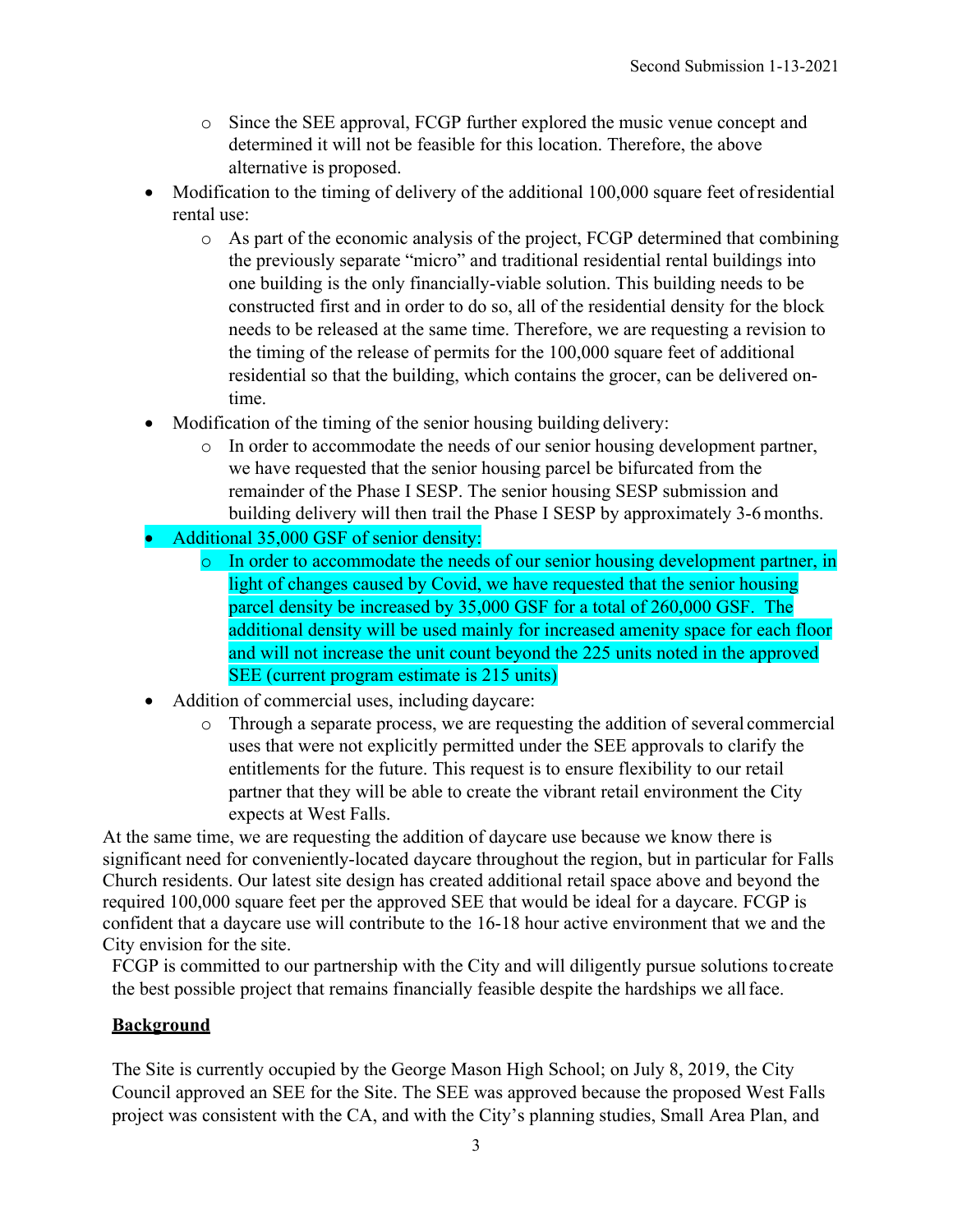Comprehensive Plan for the Site. Most importantly, the West Falls Project, in its concept, was fully consistent with the guidelines established by the City in the Special Revitalization District for Education and Economic Development approved in 2018.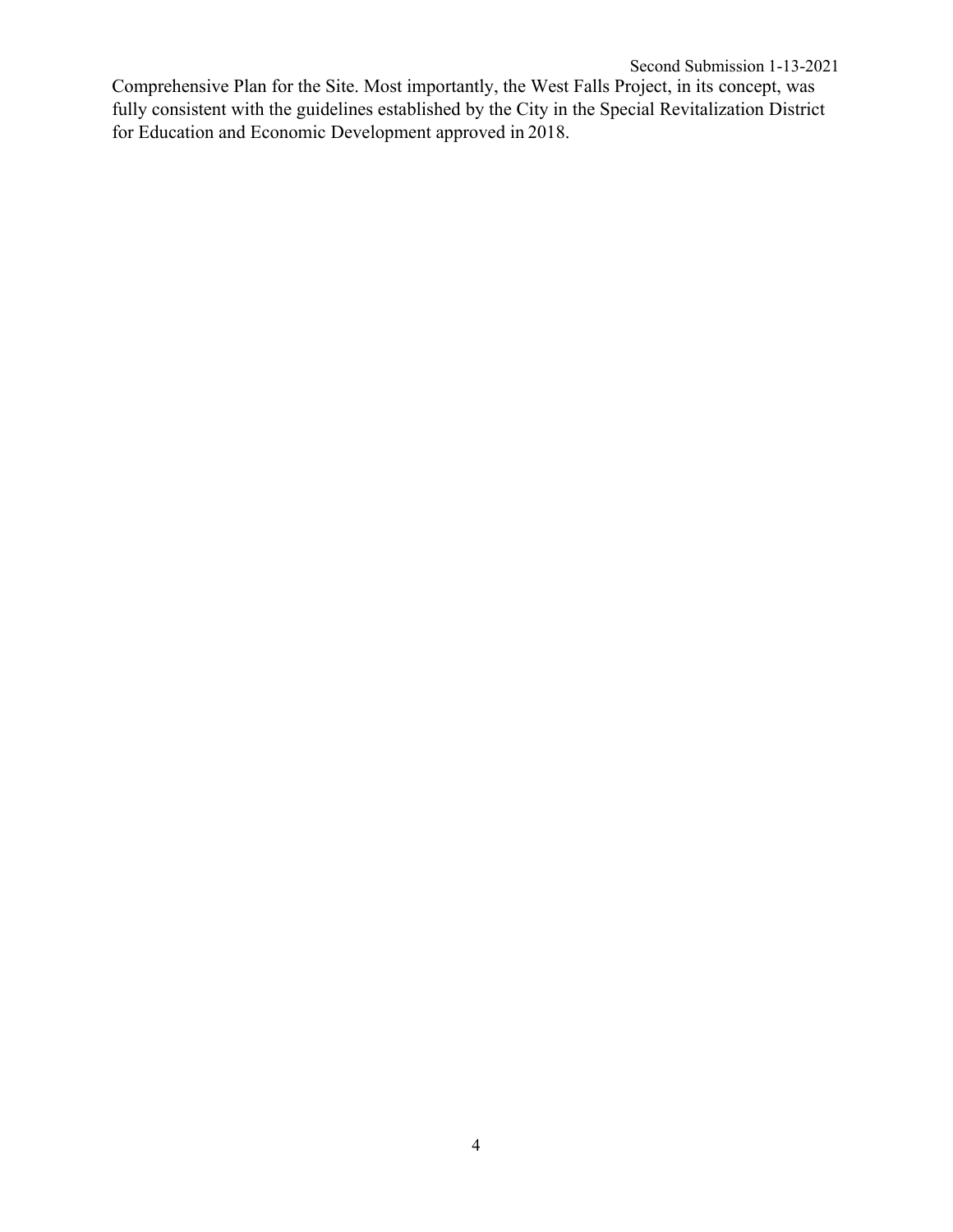Since the SEE approval, FCGP has furthered the design of the West Falls Project in preparation of the attached SESP application. The configuration of the detailed design, while consistent with the foundational elements of the approved SEE such as density, uses, and building heights, has evolved, and therefore necessitates some minor modifications to the SEE, as described later in this Statement of Justification.

In addition, FCGP has continued to coordinate with the design and planning of the two adjacent Fairfax County sites – the Virginia Tech graduate campus ("Virginia Tech Campus") and the West Falls Church Metro Station redevelopment project ("Metro project"). The three sites are connected not only by design, but also by their respective development teams. EYA and Hoffman, in partnership with the developer Rushmark, were selected to develop the Metro project. At the same time, Rushmark was selected by Virginia Tech to develop the Virginia Tech Campus site. All three development teams have been working closely to ensure that the entire 40-acres are designed and developed in a coordinated fashion in order to create a unified neighborhood, despite the jurisdictional boundaries.

Finally, construction of the new George Mason High School is anticipated to be completed on schedule. Pending approval of the Subject Applications, FCGP anticipates construction of the West Falls Project to begin in late 2021 or early 2022.

## **Summary of Approved SEE**

The SEE, approved on July 8, 2019 by City Council Resolution #2019-20, is a conceptual plan for the development of the Site that serves to identify basic plan elements such as density,uses, building heights, and massing. Our SESP submission is in compliance with the approved SEE except as outlined below in our description of our proposed SEE amendments.

The SEE Conceptual layout provided for parallel parking on the new streets, as well as abovegrade structured and below-grade garage parking.

The site design considered a wide range of non-auto transit options. Residents, employees, hotel guests and retail shoppers can easily access the West Falls Church Metro Station to the north along Haycock Road in the short-term before the adjacent Virginia Tech and WMATA sites are developed. In the future, the continuation of Commons Drive through the Virginia Tech and WMATA parcels will provide a direct path for Metro users to the site. We proposed a robust pedestrian and bicycle network across the site, including shared use paths, sharrows, and dedicated bike lanes, which will also connect to the future development on the Virginia Tech and WMATA parcels. At the request of the City and Fairfax County, we identified a location for a future Bus Rapid Transit station along Leesburg Pike. Finally, considerations for ridesharing and scooters were incorporated into the urban design framework of the site.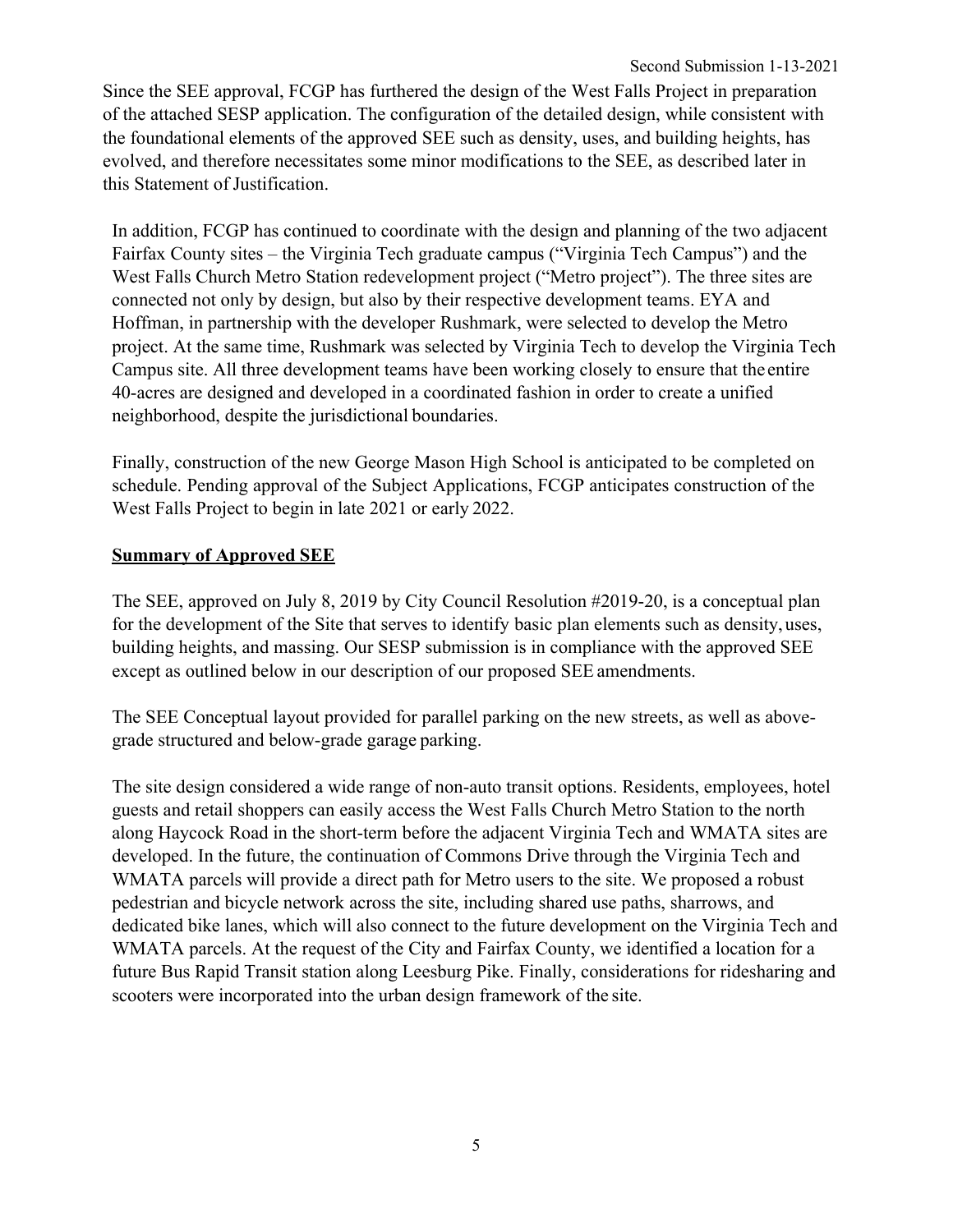The SEE approval included a preliminary Placemaking and Amenity Plan, which outlined the general placemaking principles to be followed during design. As part of the SESP, the Placemaking and Amenity Plan has been updated with new branding concepts and details regarding the Applicant's design intent. We are also submitting a Comprehensive Signage Plan that further illustrates the richly layered visual environment the Applicant intents to create at the West Falls Project.

# **Proposed SEE Amendments**

We provided commitments to the City to implement the site's development in the CA, as well as the Voluntary Concessions, Community Benefits, Terms and Conditions dated July 8, 2019 (or "VCs") and associated with the SEE approval. Since the SEE Approval, we have made some design changes as is typical during the design development phase of a project. The proposed SEE amendments also provide some technical clarifications to the adopted language, , to better document the intent and ensure flexibility to create a successful development at the West Falls Project. As required by the City, the SESP submission must meet the terms of the SEE approved on July 8, 2019 and be consistent with the VCs incorporated into the SEE Approval Resolution. Therefore, we are proposing some technical amendments to the approved SEE to be reviewed and approved concurrently with the SESP to ensure the SESP's consistency and compliance with the SEE.

# *Design*

We have made several changes to the design of the site which respond to comments we received from staff and the community and reflect our continued coordination with our grocer, hotel, and senior housing partners.

One of the key changes was to our parking configuration: we brought some of the parking back above-grade and split it more evenly across the eastern and western sides of the Commons to make it more easily accessible, convenient and inviting for retail customers.

The second key change we made was to recombine the apartment buildings on Block A, in keeping with the original proposal we submitted prior to the SEE approval. This allowed us to shield the loading/service uses of the grocery, retail, and residential building within an enclosed alley, and allowed us to add additional retail and active uses along the Haycock frontage.

Finally, given the latest designs of the site and the changes to the design of the Haycock street section required to accommodate the future traffic impacts on the Haycock/Rt. 7 intersection, we are requesting a modification to the setbacks along Block D-3 to ensure the buildability of the Phase 2 residential building. The requested modification will maintain a minimum of 9' clear sidewalk along Block D-3 with a total setback from face of curb of 16.75'.

The West Falls team has been working collaboratively with the City of Falls Church,Fairfax County and VDOT to determine the appropriate design for the intersection of Route 7 and Commons. We will continue to discuss as the process moves forward.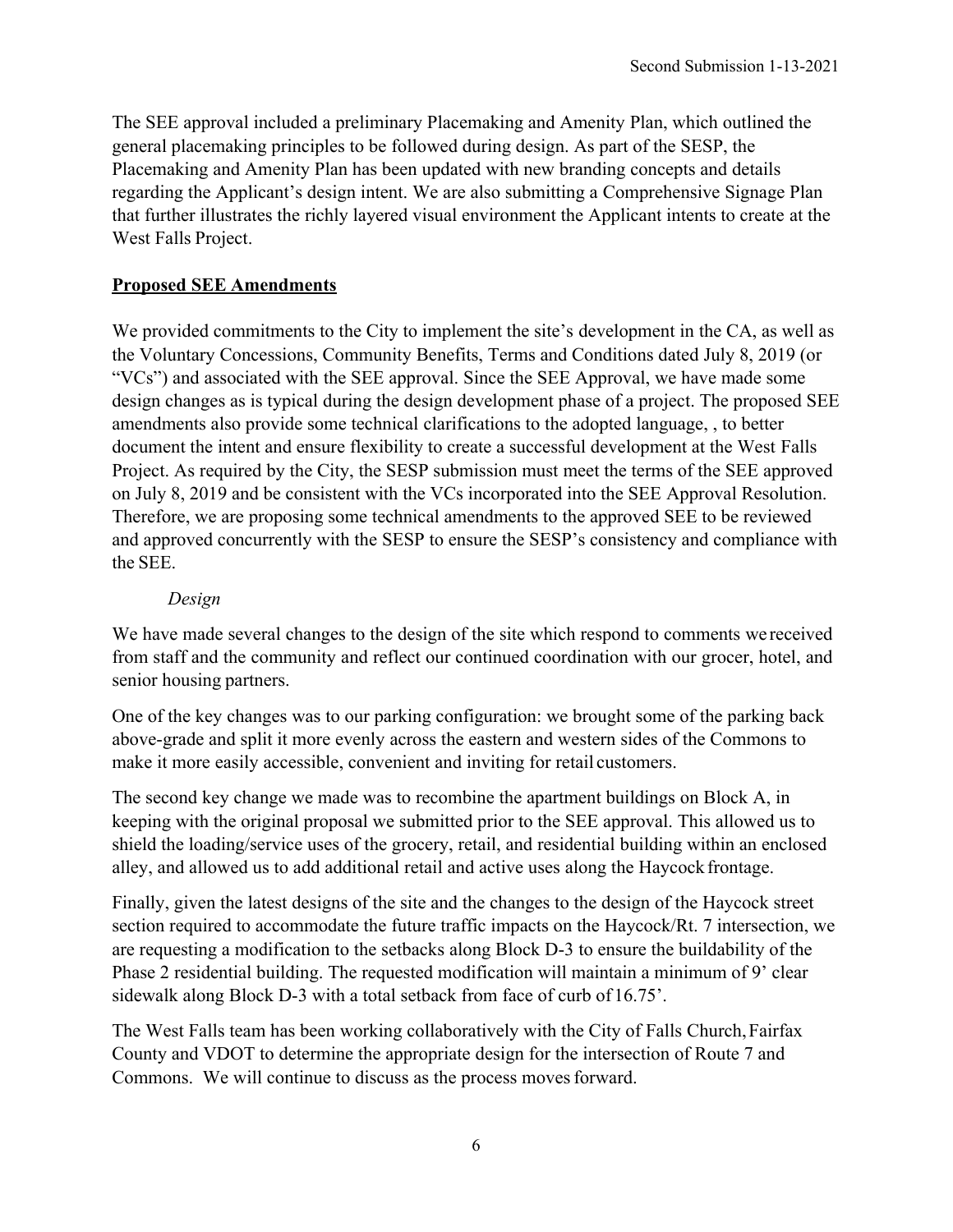# *Civic Uses*

The Civic Uses remain a key element of the proposed SEE and have evolved and been refined over the past twelve months. Our latest proposal exceeds the minimum required 13,000 GSF of programmable Civic space by providing approximately 14,700 GSF of civic space including approximately 4,000 GSF outdoor event space in the Commons, 3,000 GSF civic conference room space, and 7,700 GSF of music school/arts education space. The event space has been moved to the ground floor of the residential condo building and thus a rooftop terrace is no longer possible. The outdoor event space will be incorporated into the Commons and allow the project to have flexibility over time for having both indoor and outdoor events on the same evenings.

# *Retail/Commercial Uses*

The retail/commercial uses outlined in the approved VCs are provided in an "exclusive"manner – allowing all uses in the underlying B-2 zoning but explicitly excluding specific uses undesirable for this development. Consistent with the amendments to the B-2 ordinance that City Council approved on January 11, 2021, we would like to explicitly include uses that are desirable, but not necessarily contemplated in existing B-2 zoning section or the VCs as approved. These uses include:

- Daycare
- Bowling
- Pet services such as a veterinarian with temporary boarding for medical purposes
- Brewery/winery/distillery
- Fitness
- Spa/medspa
- Hair salon
- Music/dance school
- Institutions for Human Care / Assisted Living (for Senior Living use)
- Radio station (e.g., a podcasting studio or the radio station in the lobby of the Line Hotel in D.C.)
- Mobile food service (food trucks and commissary/ghost kitchens)

# **Project Phasing**

Per Sec. 48-488B(2)e, the proposed phasing of the overall project is as follows:

Phase 1: Construction to begin late 2021 or early 2022

Phase 2:

- Phase 2 Closing and subsequent construction will occur as outlined per the CA.
- Commercial office uses:
	- o Approximately 200,000 GSF of office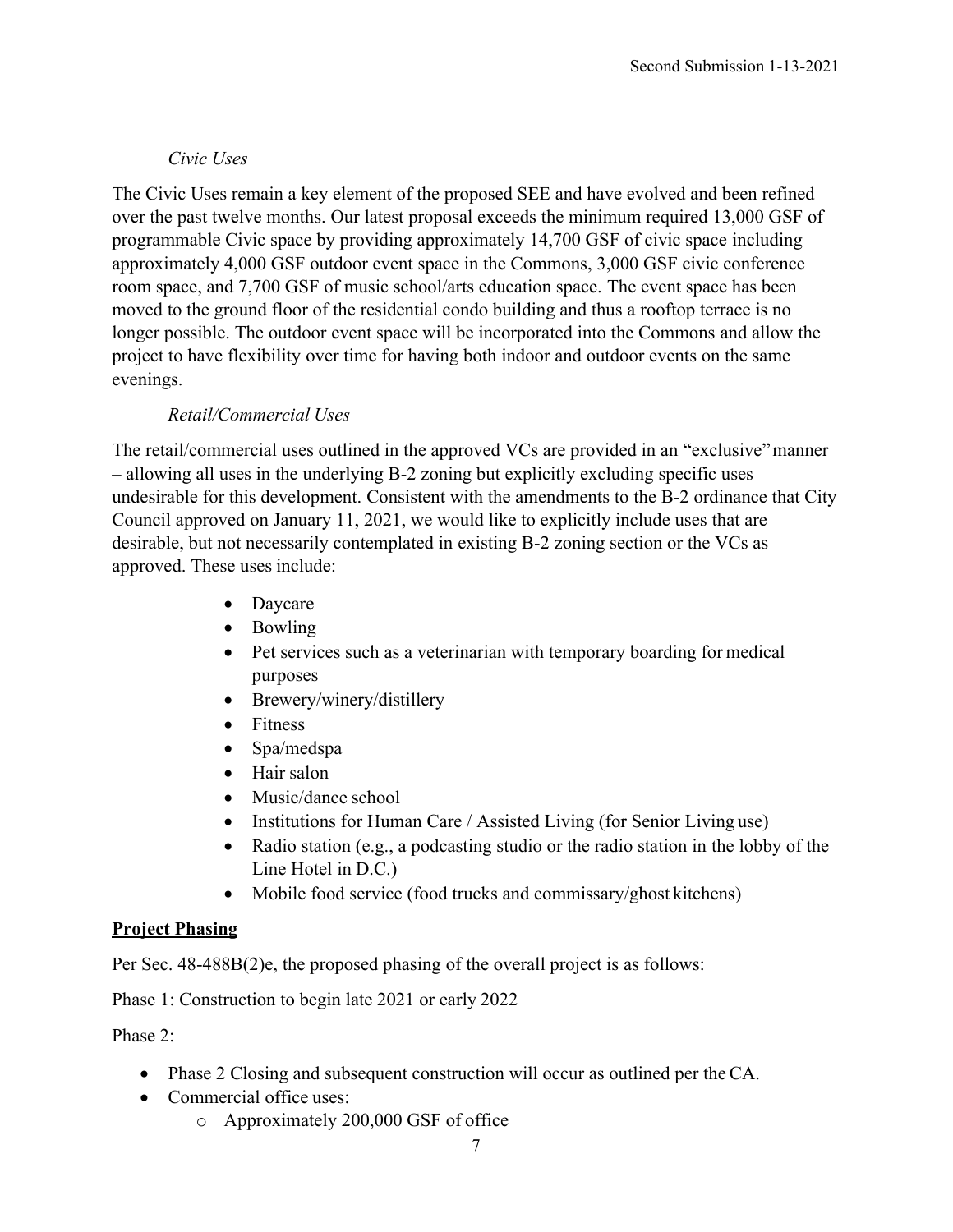o A minimum of 6,400 GSF of retail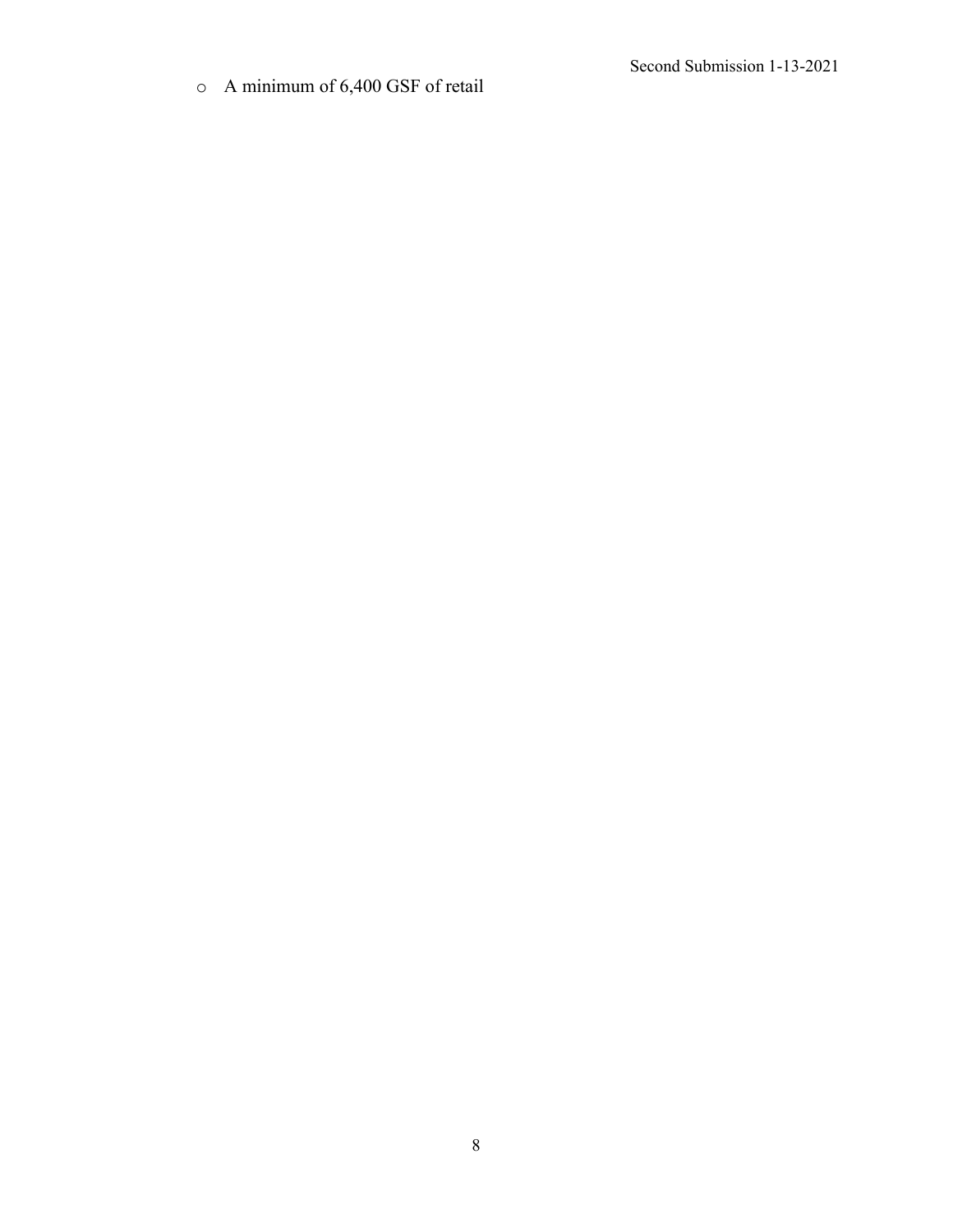- Residential uses:
	- o 148,600 GSF or approximately 149 units.
	- o Parking likely to be provided above-grade within the residential building.

# **SESP Submission**

The SESP submission for the first phase of the West Falls Project includes the following building program:

- A variety of residential uses, including approximately 400 multifamily rental apartments (both traditional and "micro" per the SEE approval) and approximately 125residential condominium units;
	- o Note: the details of the senior housing building will be provided at a later date;
- A hotel with approximately 146 hotel rooms;
- Approximately 125,000 gross square feet of office;
- A minimum of 13,000 gross square feet of indoor programmable civic space which includes approximately 2,000 to 3,000 square feet of event space/conference center and 7,000 to 14,000 gross square feet occupied by performing arts/education studio or school use. In addition, FCGP has planned for approximately 4,000 gross square feet of outdoor space in the Commons that can be used for music/entertainment; and
- Approximately 120,000 square feet of retail uses including a 40,000 square foot grocer.

The following are responses to the SESP Checklist requirements.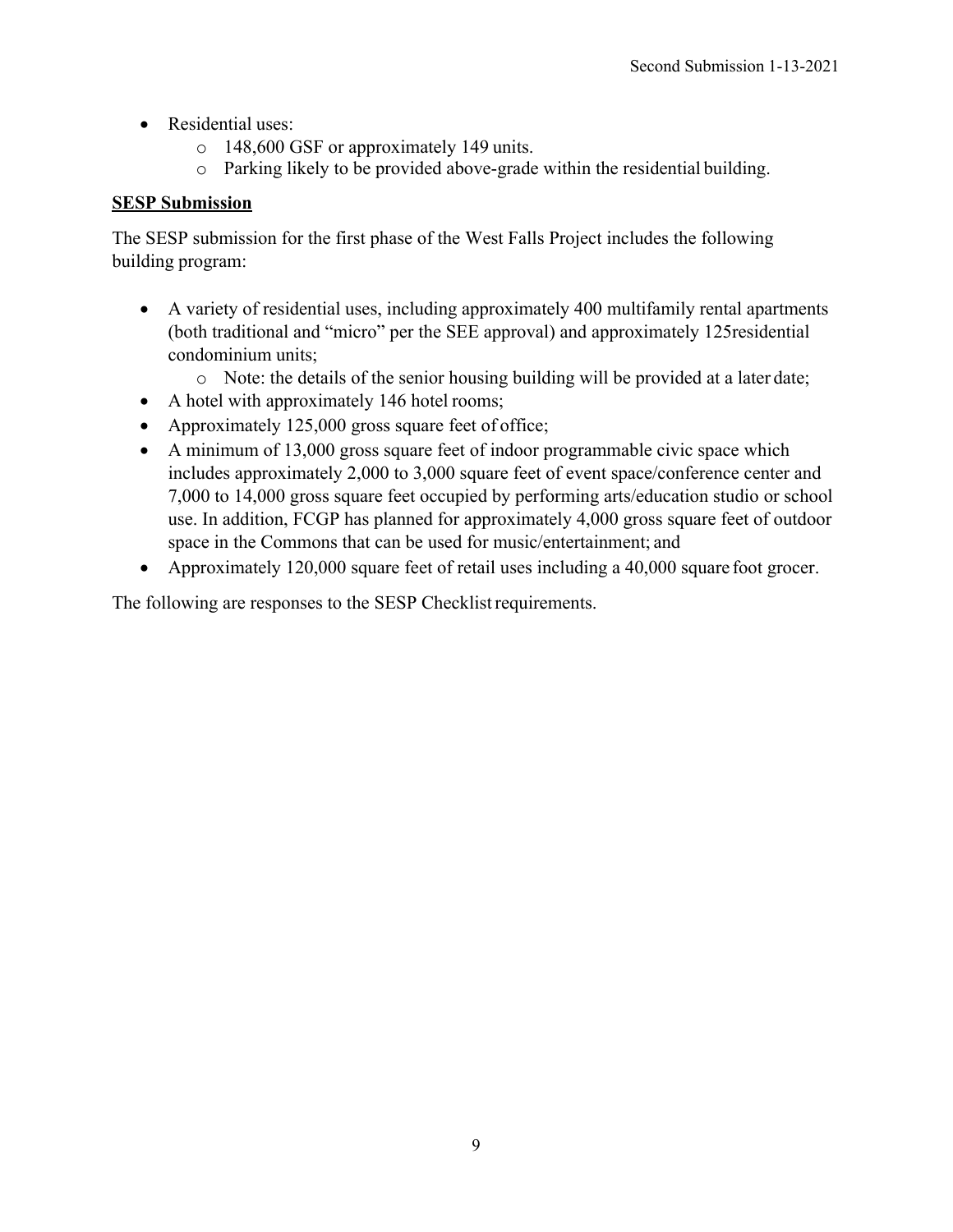## **Compliance Narratives**

#### **SESP CHECKLIST COMPLIANCE NARRATIVE**

#### **The SESP furthers the objectives of the Comprehensive Plan as follows (Checklist #14):**

1. Encourage development and redevelopment that is consistent with the ComprehensivePlan and its Future Land Use Map.

*The Future Land Use Map included in Chapter 4 of the Comprehensive Plan shows the entirety of the approximately 34-acre schools site, of which the roughly 9.45 acre Site is a part, as a "Special Revitalization District for Education & Economic Development." The West Falls Project SESP proposed by the Applicant is consistent with this recommendation because its proposed uses will spark economic development in the west end of the City of Falls Church, in addition to the continuation of FCCPS's educational uses in the remainder of the area. From an economic development perspective, the development includes all of the types of development required by the Revitalization District.*

2. Encourage sustainable development within the City (Ch 4). Guide land use and development such that it will not harm water quality and will not increase storm water management concerns (Ch 4). Ensure the adequacy of the City's present and future stormwater management and drainage systems, while emphasizing the need to protect water quality (Ch 5).

*The project has been designed with attention to environmentally-sustainable design techniques, sufficient open space for onsite stormwater management techniques, and efficient planning dimensions that best-in-class developments demand. Environmental sustainability commitments have been made in the VCs in a manner that meets the City's goals.*

3. Adopt a land use pattern and development plans that increase transportation efficiency and transit use, and decrease single occupancy automobile dependency (Ch 4). Provide "Great Streets" (Ch 7). Make the community walkable and bike friendly (Ch 7).

*The site design considers a wide range of transportation options that can decrease singleoccupancy automobile dependency. Residents, employees, hotel guests and retail visitors can*  easily access the West Falls Church Metro Station to the north along Haycock Road in the short*term before the adjacent Virginia Tech and WMATA sites are developed. In the future, the continuation of Commons Drive through the Virginia Tech and WMATA parcels will provide a direct path for Metro users to the site. We have proposed a robust pedestrian and bicycle network across the site, including shared use paths, sharrows, and dedicated bike lanes, which will also connect to the future development on the Virginia Tech and WMATA parcels. At the request of the City and Fairfax County, we have identified a location for a future Bus Rapid Transit station along Leesburg Pike. Finally, and considerations for ridesharing and scooters have been incorporated into the urban design framework of the site.*

*The pedestrian-oriented streets and architecture provide safe, enjoyable spaces for residents, employees, and customers to walk, bike, and scooter. The grid street design includes a shared-*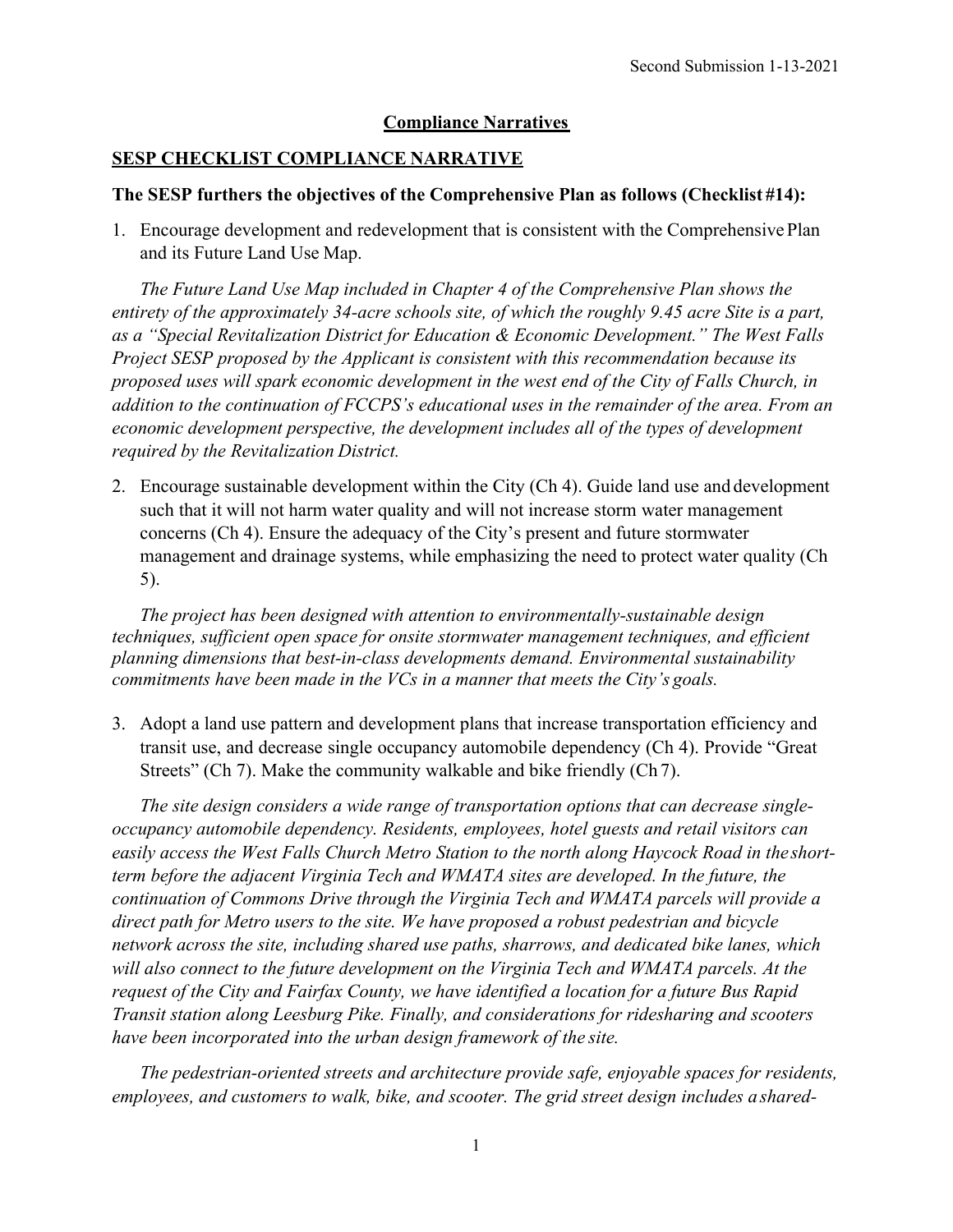*use path along Route 7 and Haycock and along Mustang Alley and bike lanes along Commons Drive. The Applicant is also proposing new traffic signals at the intersections of Mustang Alley/Haycock, Street A/Haycock, and Chestnut/Route 7. The streets within the developmentsite have been designed for 15 to 20 MPH speeds with pedestrians in mind – specialty pavers in key locations, narrow lane widths, and active retail/amenity uses will discourage speeding and increase pedestrian and bicyclist safety.*

4. Provide the appropriate level of commercial uses within the City that meets the needs of residents and supports the economic vitality of the City (Ch 4). Provide for mixed-use development areas composed of retail, office, and residential uses (Ch 4). Encourage the retention and expansion of existing businesses (Ch 4). Determine what types ofbusinesses will be assets and market the City to attract them (Ch 4).

*The first phase of the West Falls project, subject to this SESP application, is compliant with the requirements of the approved SEE and includes office, hotel, senior housing, condominiums, rental apartments, retail, civic/entertainment uses, and a large central open space, consistent with the requirements of the CA. We have carefully designed the project to allow us to deliver a complete mixed-use experience at once, rather than over time. The diversity of uses will create an environment with exciting 16 to 18-hours-a-day activity that will become a regional destination for live-work-play. The project could not have been successfully designed without also incorporating careful consideration of the adjacent uses, including Mary Ellen Henderson Middle School and the new George Mason High School. The intent for the second phase is to provide for additional retail, office, and residential development that is responsive to the marketplace of the future while respecting the goals of theCity.*

*By delivering the majority of the total development in the first phase, the FCGP team has maximized the up-front land value for the City with a plan that generates tax revenue for theCity as quickly as possible. More importantly, the proposed phasing plan allows for the delivery of the site infrastructure, public open space and parks, the civic uses and the majority of the retail uses in the first phase of development. This front-loaded first phase generates the critical mass necessary to attract the retailers, hotel operators, and high-quality tenants the City desires and essential to establish this new neighborhood as a regional destination.*

*Additionally, the Applicant endeavors to provide opportunities for existing Falls Church retail businesses to expand or open new locations at West Falls. The leasing process will further identify what types of businesses might be assets to Falls Church and will help market the City to a wider audience to attract them.*

5. Ensure that parking solutions enhance the character and efficiency of commercial areas. (Ch 4)

*Parking will be provided across the Site in both above and below grade configurations, which will allow multiple points of access for all tenants and visitors of the Site. The parking garages are accessible from multiple points, even during events where portions of the Commons may be closed to vehicular traffic. We have right-sized the parking provided on site to help future-proof the development, and encourage residents, employees, and tenants to use alternative*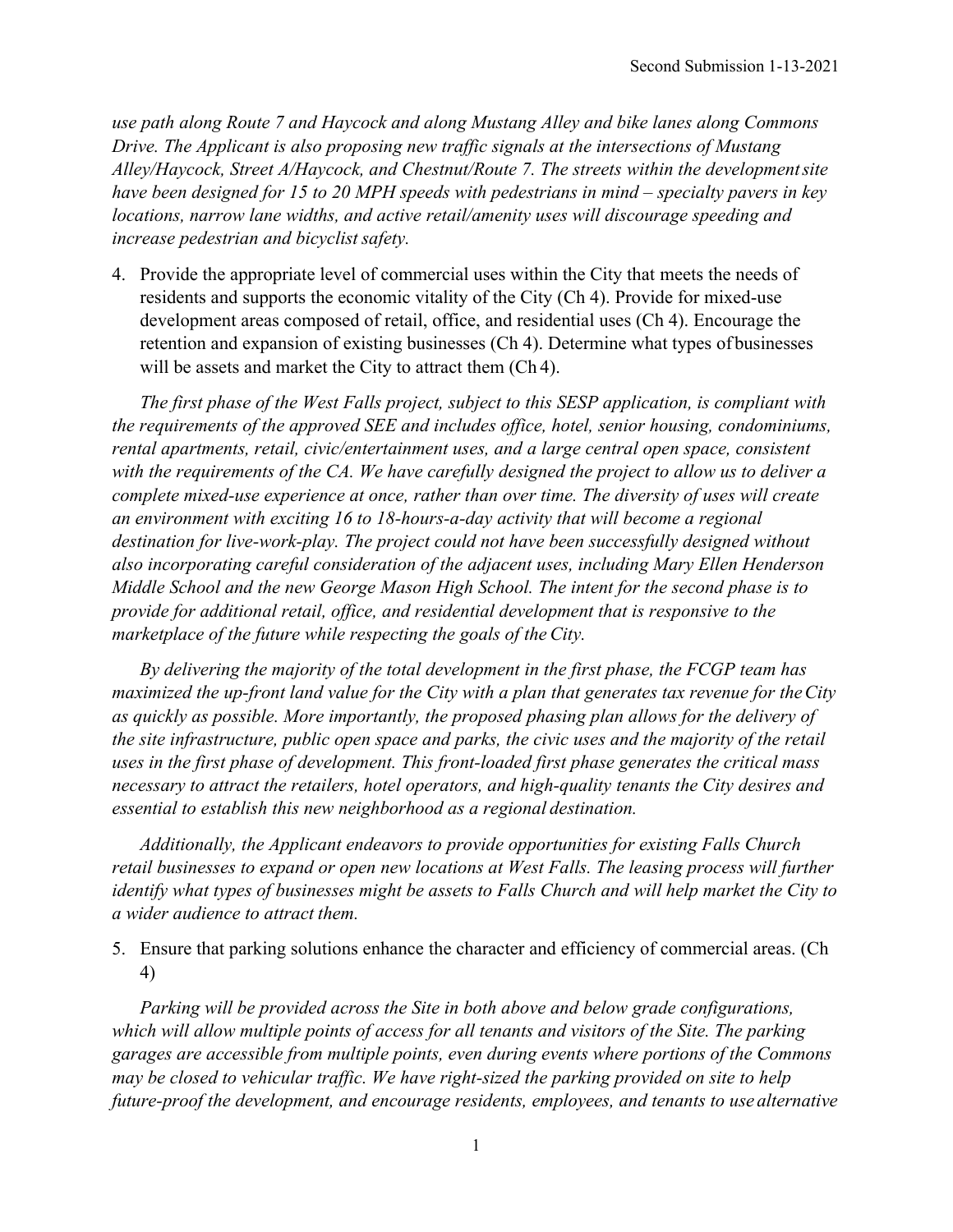*forms of transportation. The parking ratios and shared parking chart are provided in the SESP submission.*

6. Ensure that the project avoids waste generation and reduces the harmful pollution and financial costs associated with waste management and disposal. (Ch. 5)

*The Applicant continues to explore a variety of waste management programs, including composting and participation in the City's glass recycling program, to help reduce waste generated by the site and minimize impacts of waste management and disposal to the extent feasible.*

7. Provide "Parks for People" (Ch 6)

*The Commons is a carefully designed series of open programmable spaces in the center median of the main retail street of the project. The Commons is envisioned to be an active park space*  with a regular rhythm of events from movie nights to yoga in the park and will be programmed in *coordination with retail tenants, FCCPS, the City of Falls Church and Falls Church community. During normal operations, the Commons spaces are approximately 0.5 acres and accommodates passive recreation, dining, and play. For larger events, the Commons can be closed to auto traffic in several configurations. At its maximum configuration, the Commons is approximately 1.34 acres and can host a variety of activities and events. The Commons includes a 4,000 sf area that will be designed with events in mind so that outdoor events can be hosted in coordination with the site management entity of the Commons. The Commons will be enriched with placemaking elements, public art, seating, and lush landscaping and will become a focal point for the greater Falls Church community. The proposed design of the public spaces has been outlined in the Draft Placemaking and Amenity Plan which was submitted to the City during the SEE Process. The Placemaking and Amenity Plan has been updated with the SESP submission with additional design and programming details.*

8. Community Character, Appearance and Design (Ch 3) Promote the use of sound architectural and design principles that create visual attractiveness, unify related areas, and promote an appropriate character and appearance throughout the City. Strengthen the appearance and accessibility of the City's commercial corridors. Encourage new development or redevelopment that includes a mixture of uses, public

City to make them more attractive and create a distinctive sense of place.

*West Falls has been carefully designed to reflect the City of Falls Church as a "great place to live, visit, shop, dine, do business, and work with a vibrant mix of uses, while retaining in an urban village its community-oriented and historic character." (Comprehensive Plan Ch 3). The project will be the western gateway to the City, and the project's architecture, in combination with a feature art element at the intersection of the Commons and Leesburg Pike, will create a sense of arrival to the City. The Block A apartment building architecture has been modified based on comments from the Council, Boards and Commissions, and staff, to modulate the mass and scale of the building while maintaining a cohesive design language. The design paysspecial*

gathering spaces, adequate landscaping, and on-site parking. Enhance the gateways to the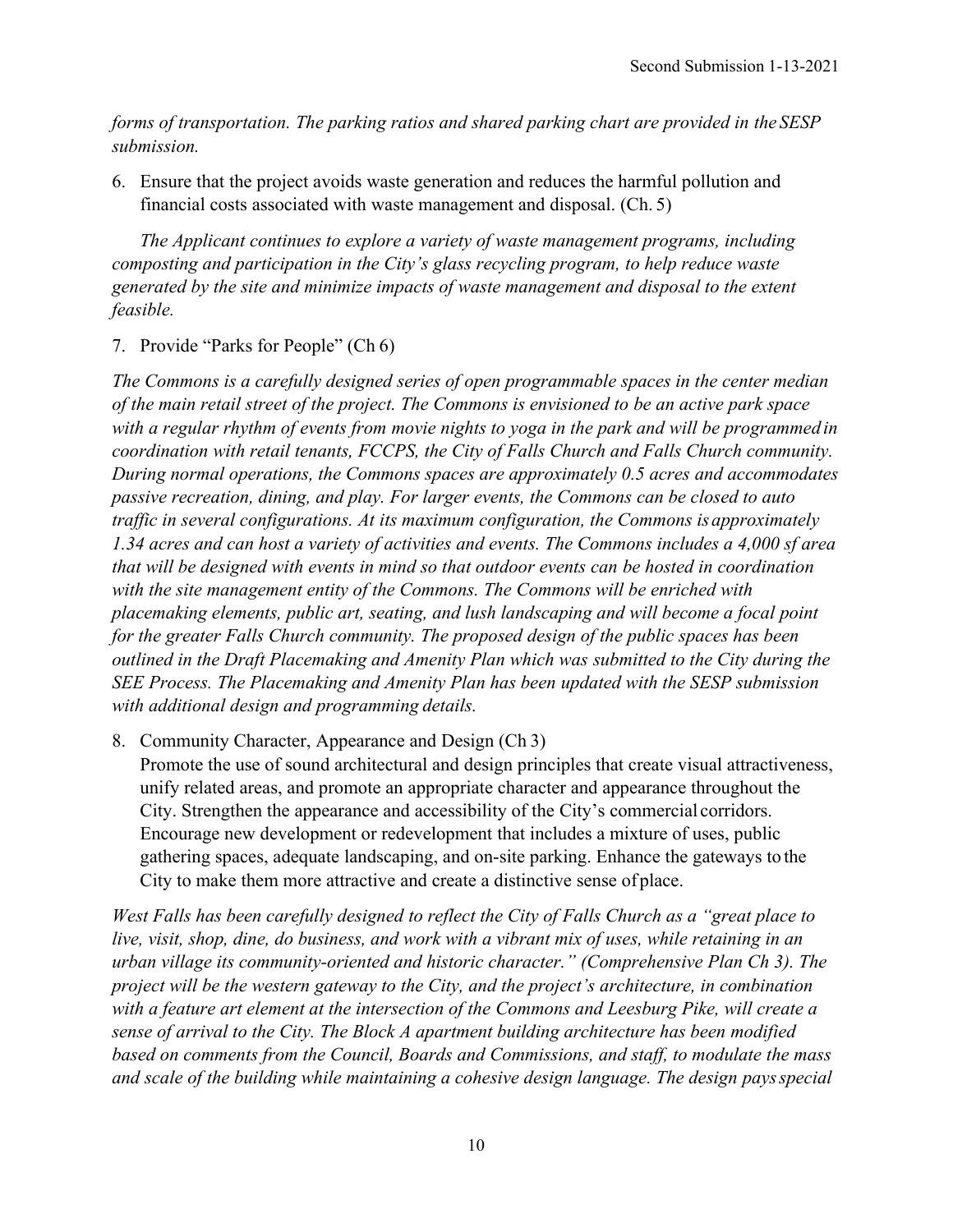*attention to the key corners at Leesburg Pike and Haycock Road and the Commons, and will include special placemaking elements to enhance the base building architecture.*

## **The SESP furthers the objectives of the Urban Design Guidelines for School Related Parcels Planning Opportunity Area 8 as follows (checklist #14):**

1. Development should strive to achieve the highest and best use of the site to ensure economic development that helps offset the cost of constructing a new high school.

*The development plan in this Application is consistent with the approved SEE and was designed to create a balanced mix of uses in response to the Site's key constraints, maximize upfront land value, and ensure success by delivering a critical mass of vertical uses, retail, and public space in the first phase of the project. The project is subject to the Comprehensive Agreement, which sets forth the financial contributions of the project to theCity.*

2. A connected street grid would be established to provide multiple routes through the site and to enhance connections to the West Falls Church Metro station. Two vehicular access points into the site would be provided along Route 7. Two vehicular access points would be provided along Haycock Road.

*The Applicant's design creates a connected street grid with multiple routes through the site and incorporates the recommended number of vehicular access points on Route 7 and Haycock Road. The Applicant continues to coordinate with the Virginia Tech site to ensure the grid's connectivity to the Metro after redevelopment.* 

3. Development on the site would incorporate green space and/ or plazas to serve both the community and schools.

*See response #7 above.*

4. Development on the site will promote transportation modes other than single-occupant automobiles by maximizing access to transit and by ensuring pedestrian- and bicycle-friendly design.

*The site design incorporates a robust street grid that accommodates a variety of transportation modes. The pedestrian-oriented streets and architecture provide safe, enjoyable spaces for residents, employees, and customers to walk, bike, and scooter. The grid design includes a shared-use path along Route 7, Haycock and Mustang Alley and bike lanes along Commons Drive. The Applicant is also proposing new traffic signals at the intersections of Mustang Alley/Haycock, Street A/Haycock, and Chestnut/Route 7. The streets within the development site have been designed with pedestrians in mind – specialty pavers in key locations, narrow lane widths, and active retail/amenity uses will discourage speeding and increase pedestrian and bicyclist safety.*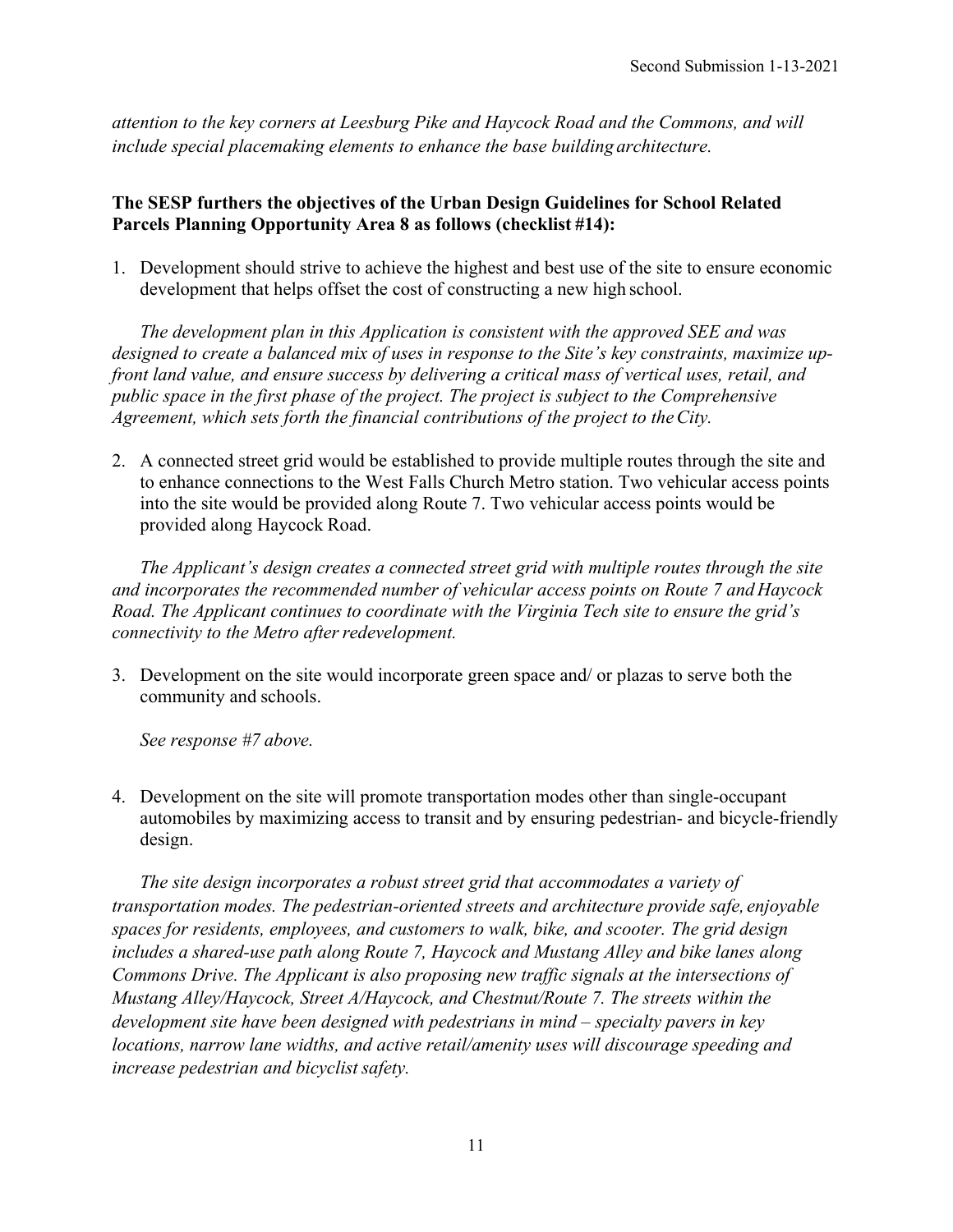5. Development would accommodate parking needs, while striving to reduce parking requirements to the maximum extent feasible, due to proximity to transit.

*Parking will be provided across the Site in both above and below grade configurations, which will allow multiple points of access for all tenants and visitors of the Site. The parking ratios proposed contemplate significant utilization of shared parking techniques and parking reductions across all uses. The parking ratios and management will encourage employees and residents to take advantage of the West Falls Church Metro Station and other non-auto methods of transportation. A TDM plan has been provided with this submission. Shared parking, parking reductions, and TDM methodologies are all included as part of this transit-oriented development and will be further developed through the SESP reviewprocess.*

## **The City's 2001 Design Guidelines.**

The design of West Falls incorporated the principles of urban design set forth in the City's "Design Guidelines" approved in December 2001. Those standards include many desired features for all developments (streetscapes, community character, lighting for example) and some specifically for "Commercial and Office Buildings", as discussed throughout this Statement.

## **The Project Satisfies the Primary and Second Criteria for Special Exceptions for Mixed Use as Described in Zoning Code Section 48-90 (d) (1) and (2).**

The City reviews applications for Special Exceptions using the Criteria set out in the City Zoning Code. The following is an overview of the Criteria; please also consider the comments above concerning the project and its positive impact on the community.

## **1. Primary Criteria (Section 48-90 (d) (1):**

#### **a. The resulting development conforms to the City's adopted Comprehensive Plan and Design Guidelines.**

The SESP fully complies the Concept Plan approved in the SEE, as proposed to be amended, as well as with the CA and the SEE VCs. The SEE was approved because it conformed to the Comprehensive Plan and Design Guidelines. This is discussed more thoroughly above.

#### **b. The resulting development provides for significant net new commercial square footage and allows for a mix of commercial and residential uses.**

Currently, the site is occupied by a public school. The complete development project will provide:

o A mixed-use development of approximately 1,387,000 gross square feet of building floor area;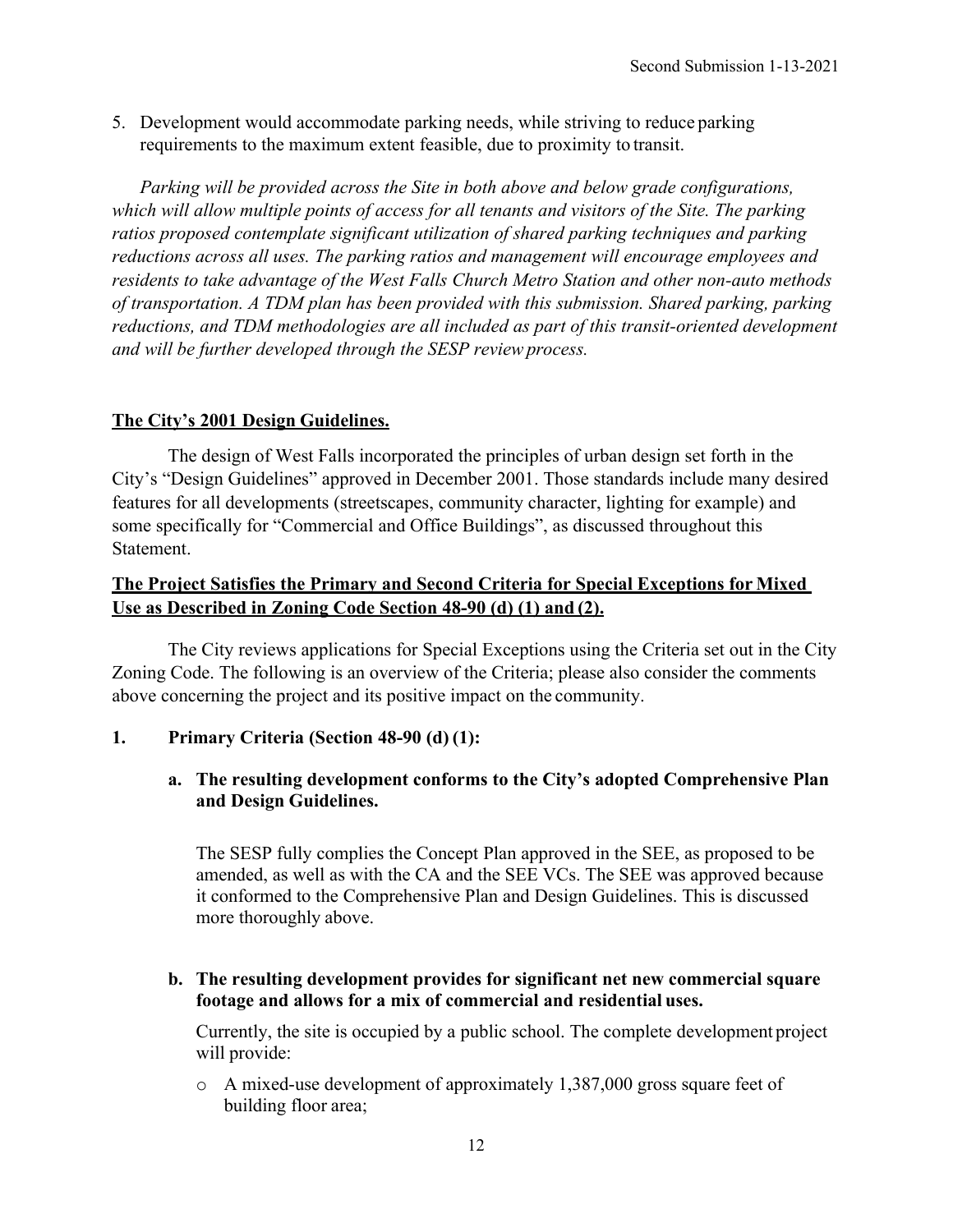- $\circ$  Building heights up to 195' and 15 stories, with variation in height responding to the adjacent uses, including the High School;
- o A variety of residential uses, including approximately 400 multifamily residential units, approximately 125 Phase I residential condominium units and 120-130 Phase II residential condominium units, and 225 senior housing units;
- o A hotel with approximately 150 hotel rooms;
- o Approximately 125,000 gross square feet of Phase I office and 125,000 gross square feet of Phase II office;
- o Approximately 13,000 square feet of indoor and outdoor civic use space; and
- o A minimum of 100,000 square feet of retail uses, including 40,000 grosssquare feet of grocery use.

## **c. The resulting development produces substantial positive net new commercial and residential revenue to the City.**

The current use provide zero taxes to the City. The projected net annual fiscal revenue from the West Falls project as of the SEE approval was \$5,101,955 for Phase I and \$1,839,466 for Phase 2, for a total of \$6,941,421. According to a study commissioned in Fall 2020 by FCGP Development from RCLCO, the fiscal impact of Phase 1 as proposed, including Senior Housing, is approximately \$6,235,000.

## **2. Secondary Criteria (Section 48-90 (d) (2):**

## **a. The development is not disproportionate to surrounding land uses and planned land uses in size, bulk or scale.**

During the SEE review process, the building heights and massing were carefully designed to respect the surrounding existing and planned land uses in size, bulk and scale. The buildings proposed in the SESP are consistent with the approved building massing and heights in the SEE. Therefore, the development meets this criteria.

**b. The resulting development does not overburden the existing community facilities, including the school, transportation and water and sewer systems; also addressing impacts on existing community facilities, including transportation, schools, and water and sewer systems (checklist #13):**

## **Transportation**

A traffic study was conducted by Gorove/Slade during the SEE process that evaluated the anticipated traffic impacts of the application and provides specific recommendations to mitigate those impacts. The application envisions a vibrant mixeduse development that will be sensitive to the transportation concerns of the City. By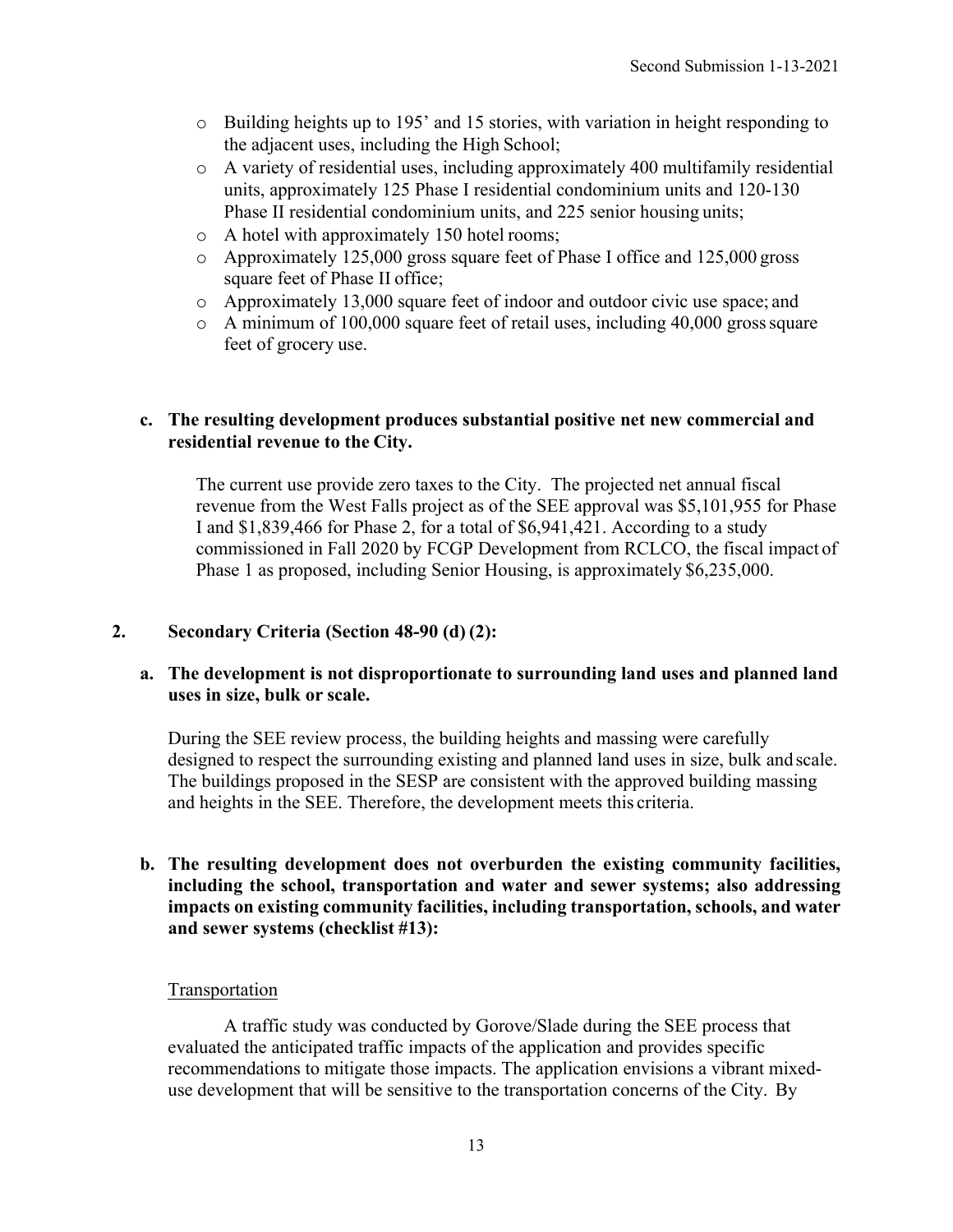providing a variety of complementary uses on the same site, the proposed development will encourage self-contained, pedestrian trips. Additionally, due to its location proximate Metro, to several bus routes including a future bus transit stop and with implementation of Transportation Demand Management ("TDM") measures, included in the TDM Plan submitted with the SESP, a percentage of the trips generated by the residential and commercial components of the proposed development are anticipated to utilize non-auto modes of transportation. TDM measures proposed include design elements such as bike and pedestrian infrastructure, transit promotion, education and incentives, and monitoring/enforcement. Furthermore, the developer proposes to make major intersection improvements to Rt. 7 and Haycock and provide new intersections near Chestnut street and at Mustang Alley. Finally, we will work with staff during the SESP process to create a Parking Management Plan, as outlined in the TDM Plan, that will provide:

- The numbers and locations of parking spaces allocated for, or shared between, the various uses in the building;
- The numbers and locations of reserved parking spaces in the garages, including accessible spaces and short‐term reserved pick‐up/drop‐off areas;
- The hours of operation of the parking garages dedicated for the various uses in the building; and
- The operation and management of the spaces, including access and revenue control equipment, employee parking, towing enforcement, and hours of operation.

## Water & Sewer

The City's utility engineer has confirmed that the water and sewer service is adequate. As there are virtually no storm water management measures on the site today, the project's compliance with current storm water regulations will greatly improve storm water management on approximately 9.78 acres of land.

Specifically, our stormwater management plan includes a variety of treatment and detention measures. Our plan includes treating roof areas with runoff reduction measures including green roof and bioretention with additional treatment provided with filtration facilities, treating the Commons open space with bioretention, permeable pavement, and filtration facilities, and sufficient detention provided across the site to decrease runoff for one-year and ten-year storms. Overall, the treatment and detention provided exceeds minimum Virginia requirements and meet the intent of the goals set forth in theVCs.

#### Schools

It is projected that 72 additional students will be generated by the residential uses atWest Falls. The project's net new tax income and other payments are anticipated to cover the costs of these additional students. The new tax income and other payments from the development will also help cover the cost of the new George Mason High Schoolitself.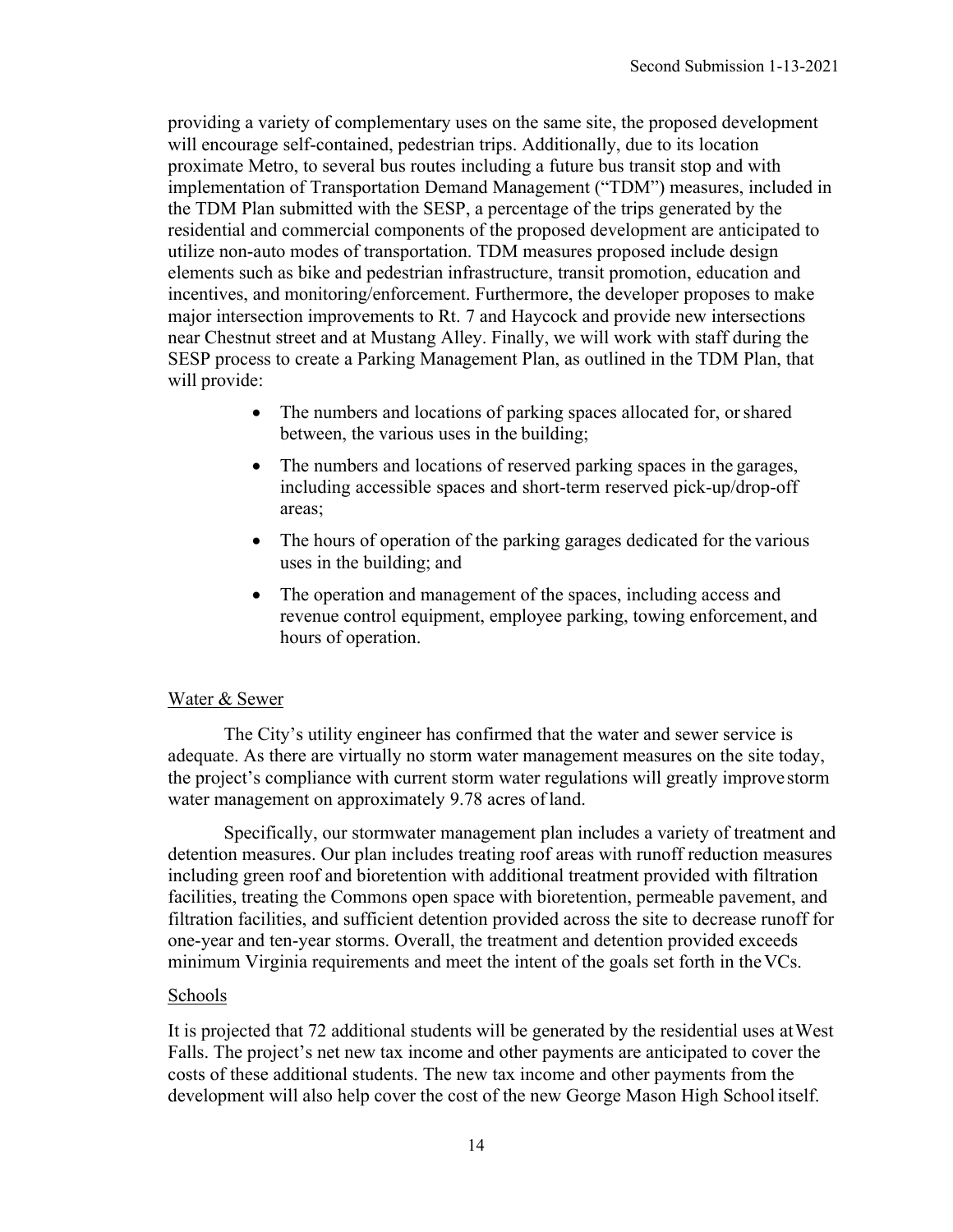## **c. The resulting development provides community benefits such as affordable housing, as it is described in the City Code.**

Consistent with City policy and the approved SEE and VCs, the Applicant is proposing on-site Affordable Dwelling Units. The specific mix of the affordable housing proposal will be reviewed by staff and the Housing Commission.

A location for a bus rapid transit station.

Delivery of \$100,000 worth of public art on the site.

Bike Share and Bike parking and storage facilities.

Requested transportation improvements.

Environmental sustainability elements as provided in the VCs

Shared use by the public of the Commons area as provided for in use agreement.

# **d. The resulting development contributes to a vibrant, pedestrian-oriented environment both on site and in relation to adjoining properties, with street level activity throughout the day and evening.**

The site was designed with the goal of creating such an environment in mind. It incorporates a robust street grid that accommodates a variety of transportation modes and supports the anticipated mix of uses. The pedestrian-oriented streets and architecture provide safe, enjoyable spaces for residents, employees, and customers to walk, bike, and scooter. The streets within the development site have been designed with pedestrians in mind – specialty pavers in key locations, narrow lane widths, and active retail/amenity uses will discourage speeding and increase pedestrian and bicyclist safety. The streets are generally lined with active uses or placemaking elements, which will contribute "eyes on the street" throughout the day as well as visually-interesting, or playful, elements, which will help create the vibrant environment desired.

## **e. The resulting development offers creative use of landscaping, open space and/or parks, public plazas or and walkways connecting to adjoining properties.**

See response #6 above for information about the Commons. The project has prioritized pedestrians throughout the project with a robust street network with ample sidewalks and pedestrian routes.

#### **f. The resulting development provides a variety of commercial services and uses that are attractive to and meet the needs of all city residents for entertainment, art, recreation, dining retail and an array of consumable goods.**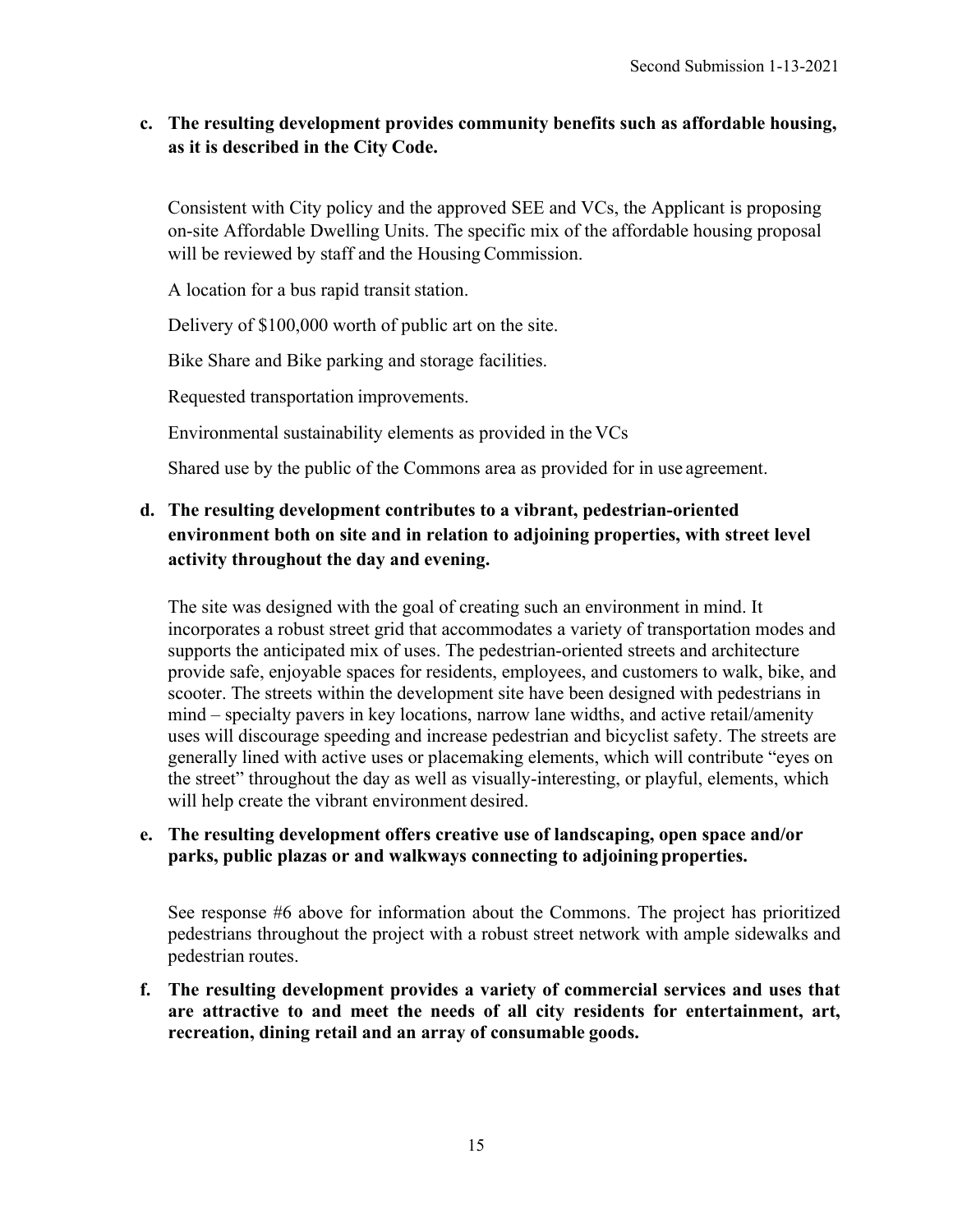As stated above, the proposed development will contain a variety of commercial uses, including restaurants, a grocery store, mercantile shops, office, hotel, and residential uses, as well as comprehensive placemaking elements and public art.

#### **g. The resulting development encourages local or independent businesses.**

The merchandizing plan for the project contemplates including a mix of local, independent, and regional businesses for its retail and restaurant spaces. In general, the quality and impact of the development will help the City of Falls Church attract and cultivate local and independent businesses throughout the City.

#### **h. The resulting development provides for a reduction of single use parking requirements through shared parking.**

The project includes a robust shared parking proposal. The shared parking ratios anticipate employees, residents, and visitors will utilize Metro or othermulti-modal forms of transit to get to and from the site and the submitted TDM includes recommendations to further encourage non-single-occupancy-vehicle usage.

#### **i. The resulting development encourages multi-modal transportation through design and other techniques to reduce the reliance on single occupancy vehicles, and utilizes sheltered stops for mass transit whenever feasible.**

The site design incorporates a street grid that accommodates a variety of transportation modes. The pedestrian-oriented streets and architecture provide safe, enjoyable spacesfor residents, employees, and customers to walk, bike, and scooter. The future location of the Envision Route 7 BRT stop has been identified and is generally located on the southern streetscape of the Phase One office building. The grid design includes a shared-use path along Route 7, Haycock and Mustang Alley and bike lanes along Commons Drive. The Applicant is also proposing new traffic signals at the intersections of Mustang Alley/Haycock, Street A/Haycock, and Chestnut/Route 7, subject to approval by the City, the Fairfax County Department of Transportation and the Virginia Department of Transportation. The streets within the development site have been designed with pedestrians in mind – specialty pavers in key locations, narrow lane widths, and active retail/amenity uses will discourage speeding and increase pedestrian and bicyclistsafety.

## **j. The resulting development utilizes LEED criteria in the design of the project.**

As agreed to in the SEE's approved Voluntary Concessions, the project will meet the LEED requirements as outlined in the table below:

| Site/Building Type | <b>Required Certification Level</b>                         | <b>Notes</b>                                                                                                                                               |
|--------------------|-------------------------------------------------------------|------------------------------------------------------------------------------------------------------------------------------------------------------------|
| <b>Entire Site</b> | LEED-ND Gold v4 or eqivalent                                |                                                                                                                                                            |
| Office             | LEED-BD+C Core and Shell Gold v4 or equivalent              |                                                                                                                                                            |
| Residential        | LEED-NC v4 Gold, LEED-Multifamily Mid-Rise v4 or equivalent | Secured by bond or letter of credit, not to exceed \$50,000 per building,<br>which can be used by City if the Owner is only able to achieve LEED<br>Silver |
| Senior Housing     | LEED-NC v4 Gold, LEED-Multifamily Mid-Rise v4 or equivalent | Secured by bond or letter of credit, not to exceed \$50,000 per building,<br>which can be used by City if the Owner is only able to achieve LEED<br>Silver |
| Hotel              | LEED-NC Silver v4 or equivalent                             |                                                                                                                                                            |
|                    |                                                             |                                                                                                                                                            |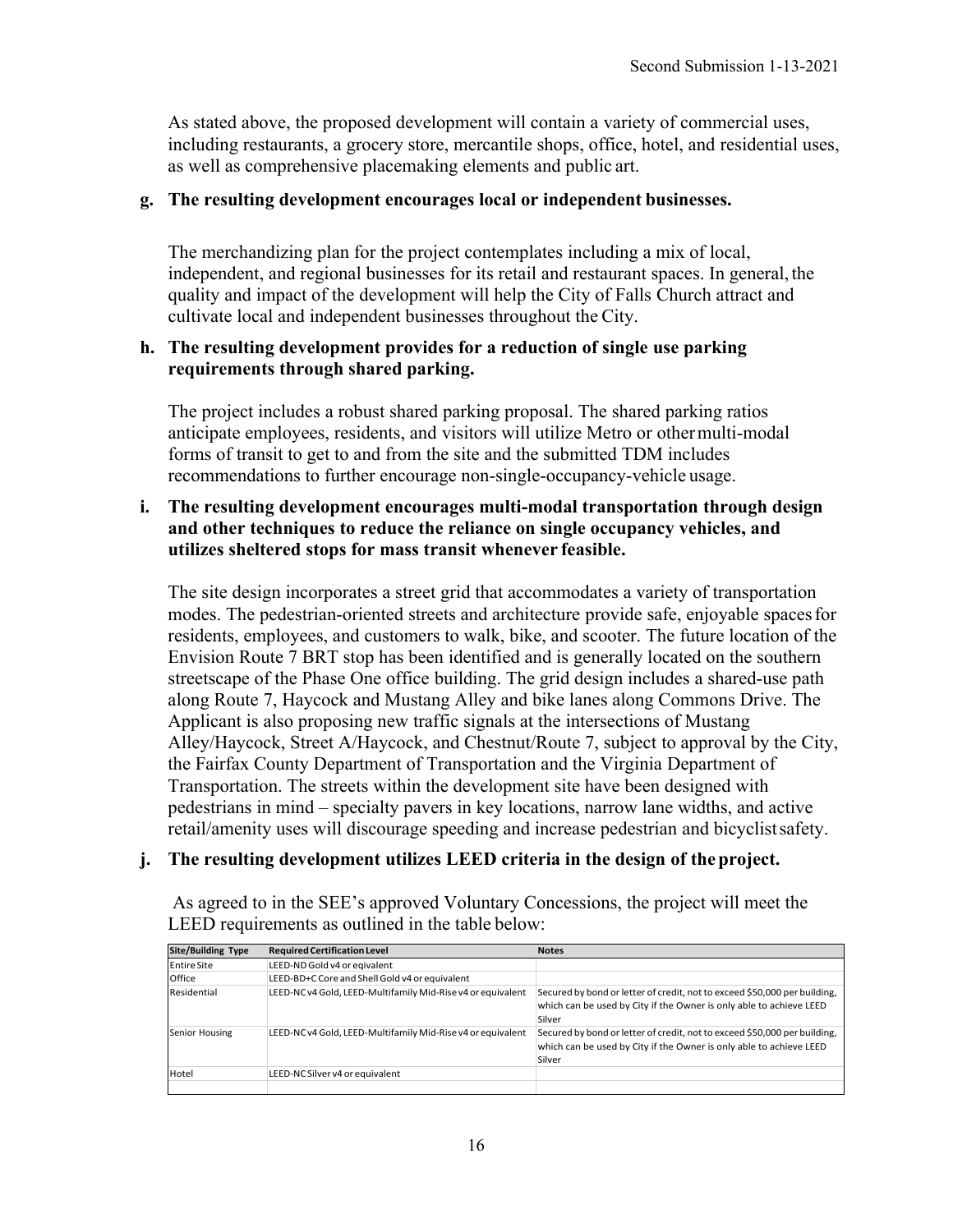

# MEMO

| <b>DATE</b>         | May 6, 2021                                             | <b>PROJECT#</b> | 2019111 |  |
|---------------------|---------------------------------------------------------|-----------------|---------|--|
| <b>PROJECT NAME</b> | FCGP SESP Submission 03                                 |                 |         |  |
| то                  | Carly Aubrey                                            |                 |         |  |
| <b>FROM</b>         | Gabriela Canamar Clark                                  |                 |         |  |
| <b>SUBJECT</b>      | SOJ Addenda - Exception to the Streetscape Requirements |                 |         |  |

## **TREE PLANTERS**

The tree wells along Haycock and Route 7 are proposed as "FLUSH" in the SESP, as per page 15 of the City Streetscape Standards:

[http://www.fallschurchva.gov/DocumentCenter/View/9279/Adopted-Streetscape-](http://www.fallschurchva.gov/DocumentCenter/View/9279/Adopted-Streetscape-Standards?bidId=)[Standards?bidId=](http://www.fallschurchva.gov/DocumentCenter/View/9279/Adopted-Streetscape-Standards?bidId=)

This condition is proposed for the following reasons:

- 1. Flush condition planters allow storm water to flow freely onto the planters, facilitating percolation/permeability, which makes the sidewalks more environmentally sustainable.
- 2. If planters were curbed, with the sloped conditions of our streetscapes the water will flow away from the building (positive drainage/cross slope), then following the sidewalk in a downhill direction right at the point where it hits the raised curb planters. We do not believe this is ideal pedestrian condition, as the raised curbs will impede storm water from getting onto the curb-gutter.
- 3. Since the tree planters abuts the share used path, we feel that any raised obstacle will constrain cyclists in a situation where they might need to avoid pedestrians.
- 4. The combined tree planters with 2 trees each, is intended to provide pedestrian comfort and buffering through landscape for the pedestrians along that sidewalk, as this project is located at this major intersection of Route 7 and Haycock Rd, which handles a high volume of traffic.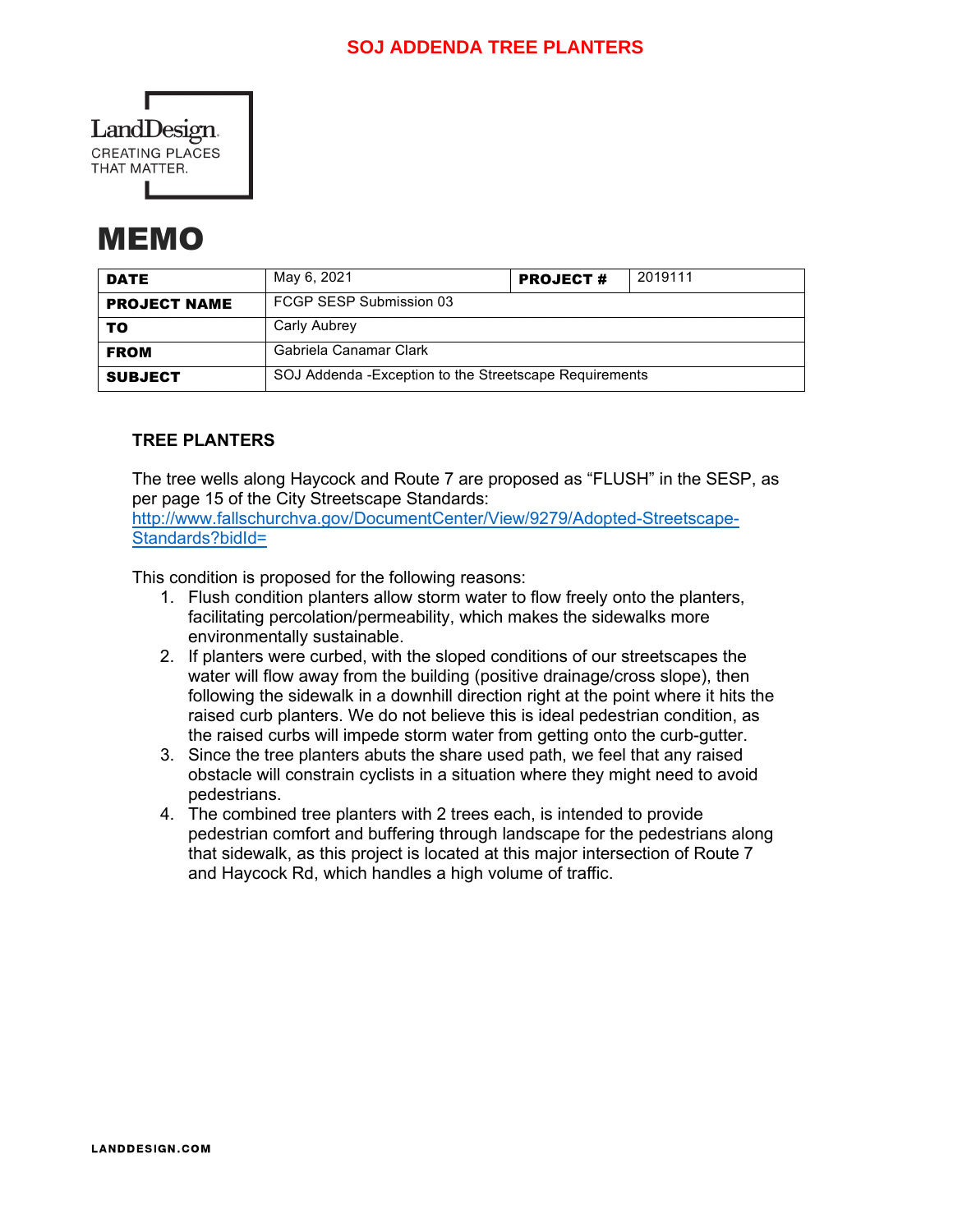## **SOJ ADDENDA ADDITIONAL PERMITTED USES**

FCGP SESP Submission 03 SOJ Addenda—Additional Permitted Uses July 8, 2021

#### Permitted Uses:

The Owner intends to create vibrant retail environment on the Subject Property that meets the economic development and placemaking objectives of the City. In furtherance of this goal, the Owner anticipates providing a variety of different types of retail tenants, including uses not otherwise permitted by right in B-2.

The following additional uses not otherwise permitted by right are requested to be located in the ground floor retail square footage:

- Daycare, provided:
	- o Daycare space does not front onto The Commons and is located in secondary retail area; and the amount is limited to 12,240 GSF, or as otherwise approved by the City Council, so long as any increase above 12,240 GSF does not decrease retail GSF across the remainder of the project.
- Bowling and/or similar recreational activities in a high-end atmosphere and is located in primary retail area or secondary retail area
- Pet services such as a veterinarian with temporary boarding for medical purposes and is located in secondary retail area
- Radio station; can be located in primary retail area or secondary retail area
- Mobile food service (food trucks and commissary/ghost kitchens) can be located in primary retail area or secondary retail area

These additional uses are being requested pursuant to Sec.  $48-488(b)(1)b$ , that allows for consideration of uses not otherwise permitted by-right in B-2, as part of Special Exception Entitlement applications for developments within a "special revitalization district for education and economic development" and designated for mixed-use development on the future land use plan map. These additional uses may be approved based on findings by City Council that the uses would contribute significant positive net revenue benefits, build community, and help to achieve the goals and strategies of the "special revitalization district for education and economic development" and related plans and policies. Additionally, City Council may attach conditions that are necessary to fulfill the intent of the zoning chapter, or to mitigate any impacts the use(s) may have on other uses or site plan features incorporated in the application.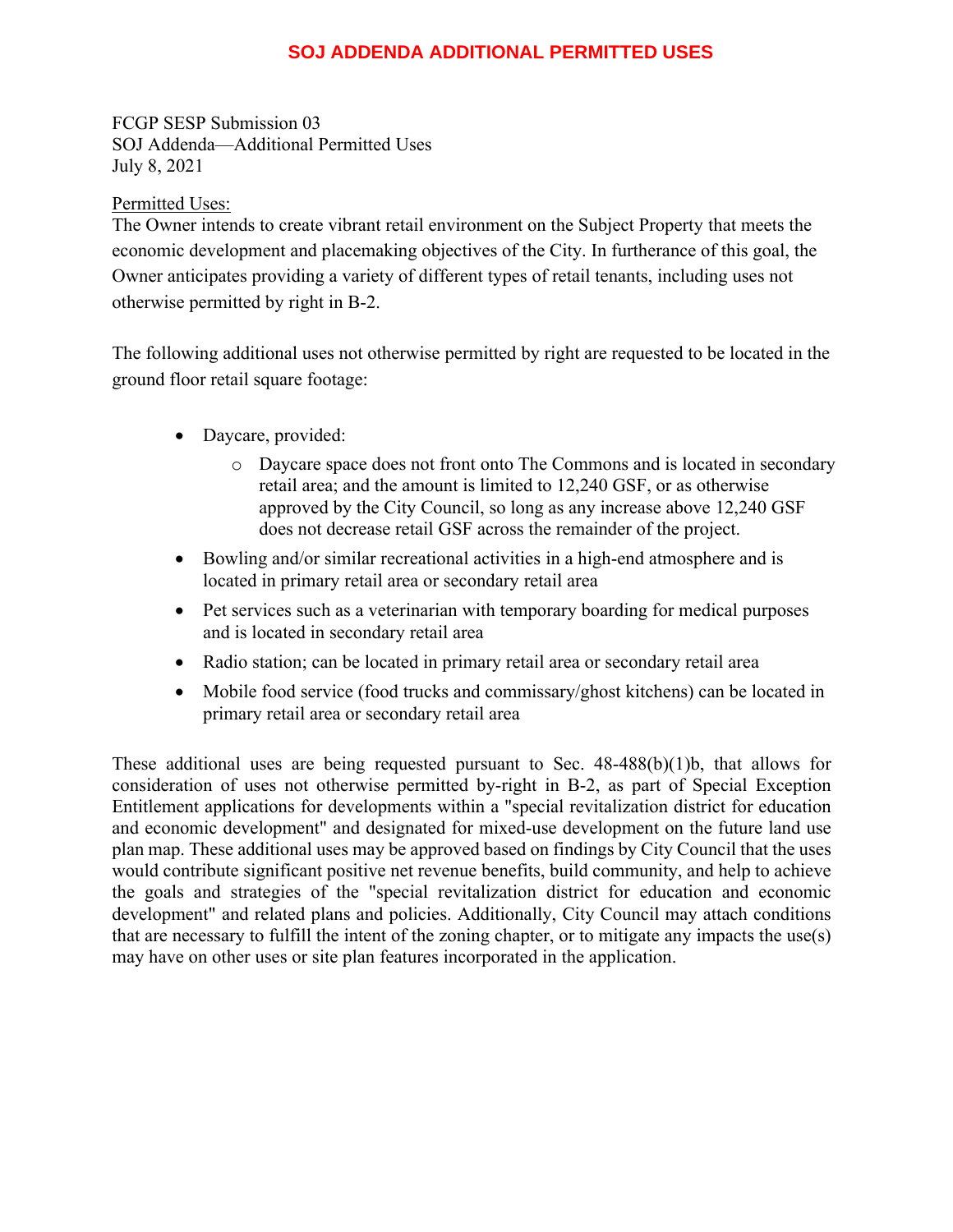| <b>USE</b>                                                                             | <b>SIGNIFICANT</b><br><b>POSITIVE NET</b><br><b>REVENUE</b><br><b>BENEFITS</b>                                                                                                                                                                                                                                                               | <b>BUILD</b><br><b>COMMUNITY</b>                                                                                                                                                                                                                                                                                                                                                            | <b>HELP TO ACHIEVE</b><br><b>THE GOALS AND</b><br><b>STRATEGIES OF THE</b><br>"SPECIAL<br><b>REVITALIZATION</b><br><b>DISTRICT FOR</b><br><b>EDUCATION AND</b><br><b>ECONOMIC</b><br>DEVELOPMENT"<br><b>AND RELATED</b><br><b>PLANS AND</b><br><b>POLICIES</b>                                                  | <b>CONDITIONS</b>                                                                                                                                                                                                                                                                                                                      |
|----------------------------------------------------------------------------------------|----------------------------------------------------------------------------------------------------------------------------------------------------------------------------------------------------------------------------------------------------------------------------------------------------------------------------------------------|---------------------------------------------------------------------------------------------------------------------------------------------------------------------------------------------------------------------------------------------------------------------------------------------------------------------------------------------------------------------------------------------|-----------------------------------------------------------------------------------------------------------------------------------------------------------------------------------------------------------------------------------------------------------------------------------------------------------------|----------------------------------------------------------------------------------------------------------------------------------------------------------------------------------------------------------------------------------------------------------------------------------------------------------------------------------------|
| Daycare                                                                                | Parents who drop<br>off or pick up<br>children at<br>daycare will likely<br>use the other retail<br>on the site-<br>whether stopping<br>for a cup of coffee<br>or to pick up<br>groceries, among<br>other possibilities.<br>This will be<br>another draw to<br>this specific site,<br>as opposed to<br>other<br>developments in<br>the area. | Daycare will be<br>a service to<br>working<br>parents, who<br>can drop their<br>children off<br>while also<br>dropping off<br>students at the<br>middle and<br>high schools, or<br>on their way to<br>work within the<br>development or<br>elsewhere.<br>This use will<br>bring more<br>people to the<br>site that may<br>not have<br>another reason<br>to be part of<br>this<br>community. | Daycare will help<br>bring nearby<br>residents to the site<br>and also make the<br>site truly all ages—<br>from daycare, to<br>school aged children,<br>to adults living and<br>working at the site, to<br>seniors in the senior<br>housing. These<br>varied ages make the<br>site more vibrant and<br>diverse. | • Does not front<br>onto The<br>Commons<br>and is located<br>in secondary<br>retail area;<br>• The amount is<br>limited to<br>12,240 GSF<br>or as<br>otherwise<br>approved by<br>the City<br>Council so<br>long as any<br>increase<br>above 12,240<br>GSF does not<br>decrease retail<br>GSF across<br>the remainder<br>of the project |
| Bowling<br>and/or similar<br>recreational<br>activities in a<br>high end<br>atmosphere | This will add to<br>West Falls' draw<br>as an evening and<br>entertainment<br>destination, which<br>will help the site<br>be a truly 18 hour<br>site                                                                                                                                                                                         | These types of<br>venues are<br>often used for<br>groups of<br>friends or<br>colleagues to<br>meet and<br>socialize,<br>which will<br>bring vibrancy<br>and community<br>to West Falls                                                                                                                                                                                                      | These types of<br>activities expand the<br>nightlife options at<br>the site from the<br>typical<br>bars/restaurants and<br>will differentiate the<br>development from<br>other nearby ones                                                                                                                      | Located in<br>primary retail<br>area or<br>secondary<br>retail area                                                                                                                                                                                                                                                                    |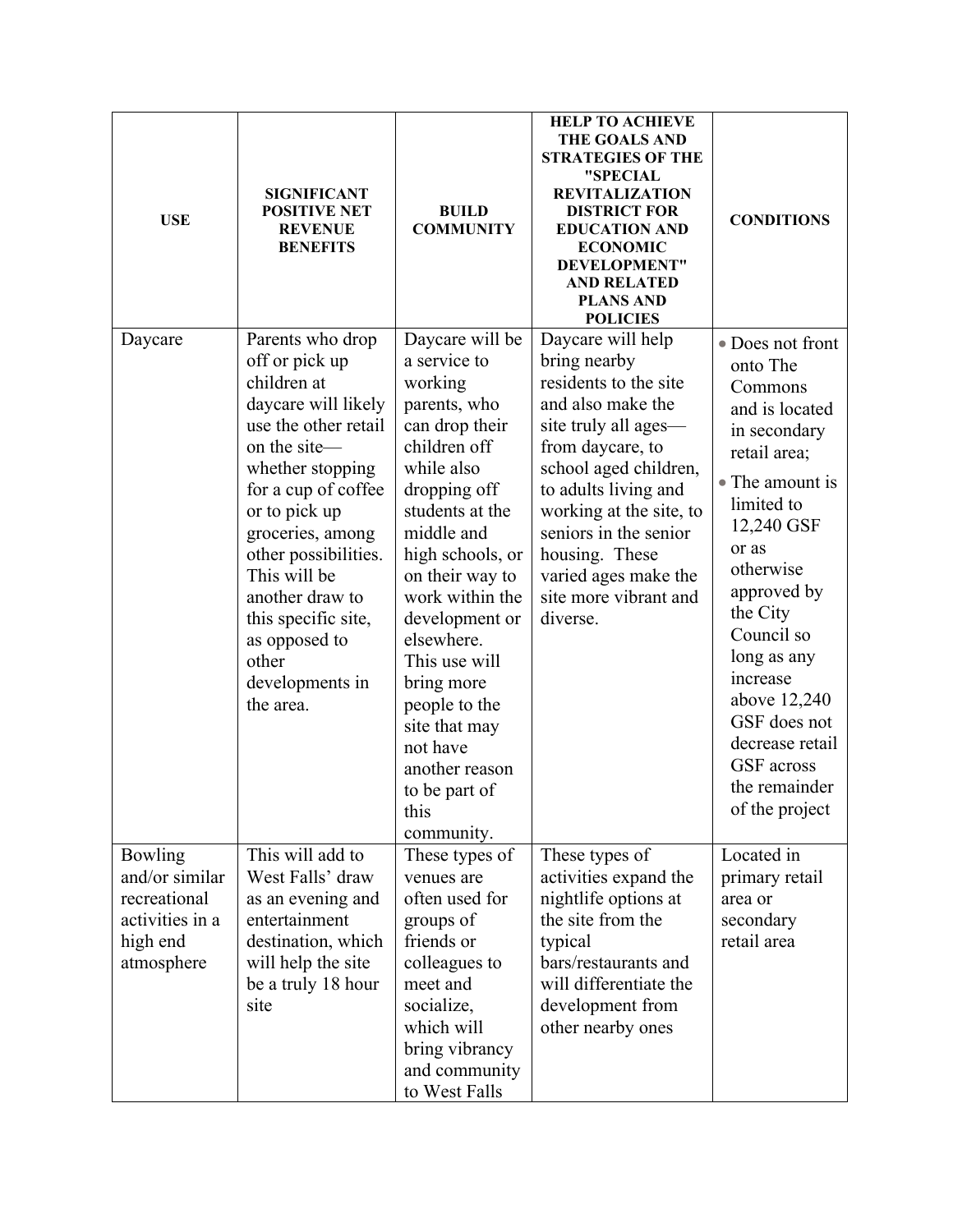| <b>USE</b>                                                                                            | <b>SIGNIFICANT</b><br><b>POSITIVE NET</b><br><b>REVENUE</b><br><b>BENEFITS</b>                                                                                                                                                                                                        | <b>BUILD</b><br><b>COMMUNITY</b>                                                                                                                                                                                                                                                                   | <b>HELP TO ACHIEVE</b><br><b>THE GOALS AND</b><br><b>STRATEGIES OF THE</b><br>"SPECIAL<br><b>REVITALIZATION</b><br><b>DISTRICT FOR</b><br><b>EDUCATION AND</b><br><b>ECONOMIC</b><br>DEVELOPMENT"<br><b>AND RELATED</b><br><b>PLANS AND</b><br><b>POLICIES</b>                                      | <b>CONDITIONS</b>                                                   |
|-------------------------------------------------------------------------------------------------------|---------------------------------------------------------------------------------------------------------------------------------------------------------------------------------------------------------------------------------------------------------------------------------------|----------------------------------------------------------------------------------------------------------------------------------------------------------------------------------------------------------------------------------------------------------------------------------------------------|-----------------------------------------------------------------------------------------------------------------------------------------------------------------------------------------------------------------------------------------------------------------------------------------------------|---------------------------------------------------------------------|
| Pet services<br>such as a<br>veterinarian<br>with<br>temporary<br>boarding for<br>medical<br>purposes | Similar to<br>daycare, having an<br>option for people<br>to bring their pets<br>to West Falls for<br>care will not only<br>bring business to<br>this retail space,<br>but also to<br>spillover use of<br>adjacent services<br>(getting a cup of<br>coffee, grocery<br>shopping, etc.) | Pets are a great<br>way for people<br>to connect and<br>create<br>community, so<br>by bringing<br>people to West<br>Falls (or<br>serving the<br>residents/worke<br>rs of West<br>Falls) for pet<br>services, we are<br>allowing<br>another way for<br>them to connect<br>with other pet-<br>lovers | This use will<br>continue to diversify<br>the types of retail in<br>the development,<br>which will continue<br>to bring a larger<br>group of people to<br>the site for the<br>specific services, and<br>at the same time<br>introducing them to<br>all of the other great<br>features of West Falls | Located in<br>secondary<br>retail area                              |
| Radio station                                                                                         | A radio station<br>and/or podcast<br>studio are rarely<br>available to the<br>public, so this will<br>be an exciting<br>retail use that will<br>differentiate West<br>Falls                                                                                                           | Radio stations<br>and/or podcast<br>studios will<br>bring residents<br>together to<br>create content<br>that can focus<br>on their<br>interests and<br>broadcast this<br>out to a wider<br>audience.                                                                                               | This again brings<br>participants who may<br>not otherwise come<br>to the site to use this<br>somewhat<br>uncommon amenity,<br>and also will allow<br>residents to work<br>creatively, adding to<br>the vibrancy of West<br>Falls and the Falls<br>Church area in<br>general                        | Located in<br>primary retail<br>area or<br>secondary<br>retail area |
| Mobile food<br>service (food<br>trucks and<br>commissary/g<br>host kitchens)                          | Restaurant and<br>food delivery<br>models have<br>evolved during the<br>Covid period, and                                                                                                                                                                                             | Many<br>restaurants get<br>their starts as<br>food trucks or<br>ghost kitchens,                                                                                                                                                                                                                    | As shown in our site<br>renderings, food<br>trucks and various<br>food delivery options<br>will bring life,                                                                                                                                                                                         | located in<br>primary retail<br>area or<br>secondary<br>retail area |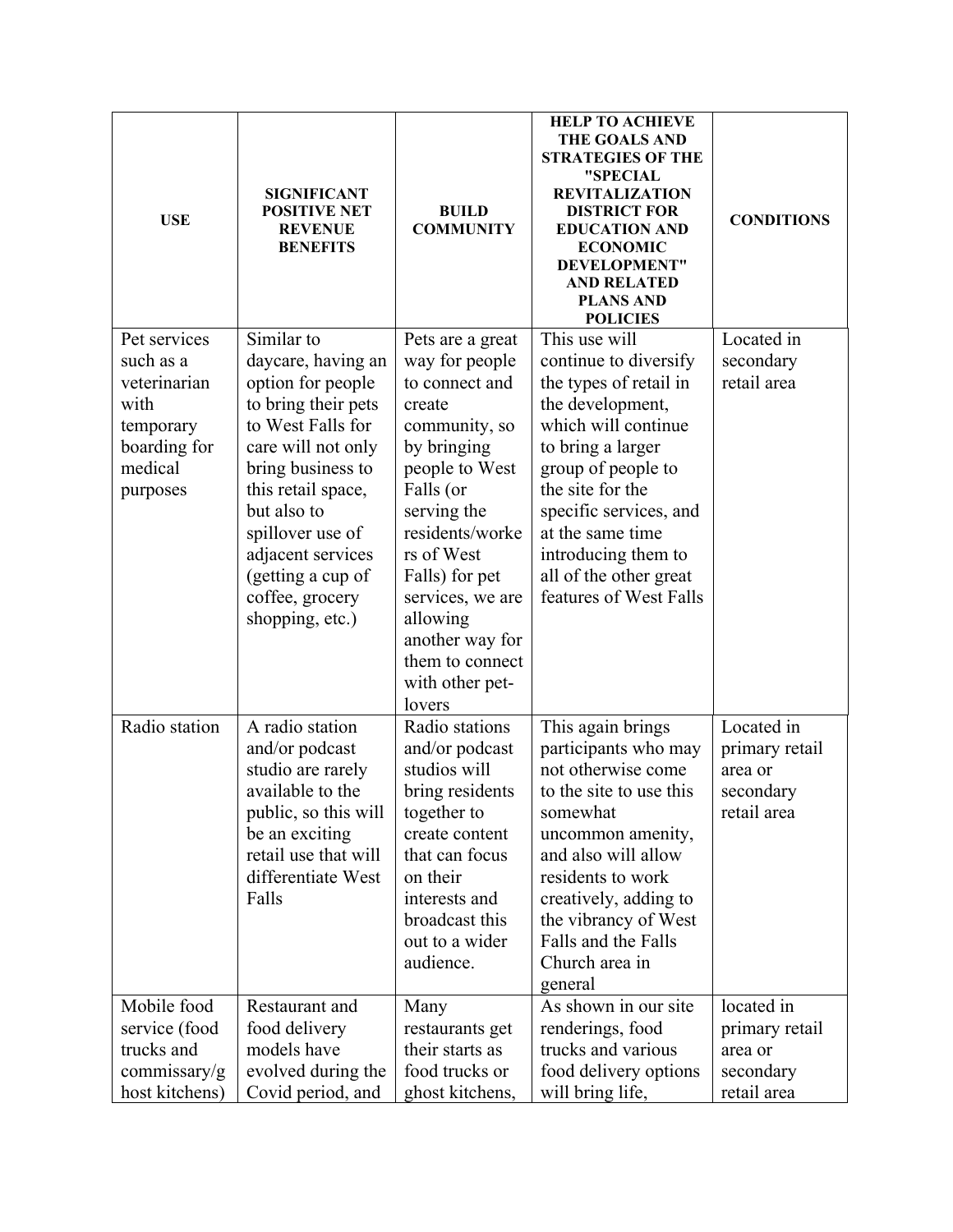| <b>USE</b> | <b>SIGNIFICANT</b><br><b>POSITIVE NET</b><br><b>REVENUE</b><br><b>BENEFITS</b> | <b>BUILD</b><br><b>COMMUNITY</b> | <b>HELP TO ACHIEVE</b><br><b>THE GOALS AND</b><br><b>STRATEGIES OF THE</b><br>"SPECIAL<br><b>REVITALIZATION</b><br><b>DISTRICT FOR</b><br><b>EDUCATION AND</b><br><b>ECONOMIC</b><br>DEVELOPMENT"<br><b>AND RELATED</b><br><b>PLANS AND</b><br><b>POLICIES</b> | <b>CONDITIONS</b> |
|------------|--------------------------------------------------------------------------------|----------------------------------|----------------------------------------------------------------------------------------------------------------------------------------------------------------------------------------------------------------------------------------------------------------|-------------------|
|            | this added<br>flexibility will                                                 | so having this<br>as a retail    | variety, and vibrancy<br>to the site. Often                                                                                                                                                                                                                    |                   |
|            | allow different                                                                | option                           | these types of                                                                                                                                                                                                                                                 |                   |
|            | types of food                                                                  | potentially                      | business are more                                                                                                                                                                                                                                              |                   |
|            | delivery to happen                                                             | gives the                        | temporary than a                                                                                                                                                                                                                                               |                   |
|            | on site and                                                                    | community                        | typical 10-year lease,                                                                                                                                                                                                                                         |                   |
|            | nearby, giving                                                                 | space to                         | so having a potential                                                                                                                                                                                                                                          |                   |
|            | more options for                                                               | explore new                      | for different and                                                                                                                                                                                                                                              |                   |
|            | retail leasing and                                                             | business ideas.                  | growing restaurants                                                                                                                                                                                                                                            |                   |
|            | for surround                                                                   |                                  | will bring vitality to                                                                                                                                                                                                                                         |                   |
|            | patrons to enjoy a                                                             |                                  | West Falls                                                                                                                                                                                                                                                     |                   |
|            | larger variety of                                                              |                                  |                                                                                                                                                                                                                                                                |                   |
|            | foods                                                                          |                                  |                                                                                                                                                                                                                                                                |                   |